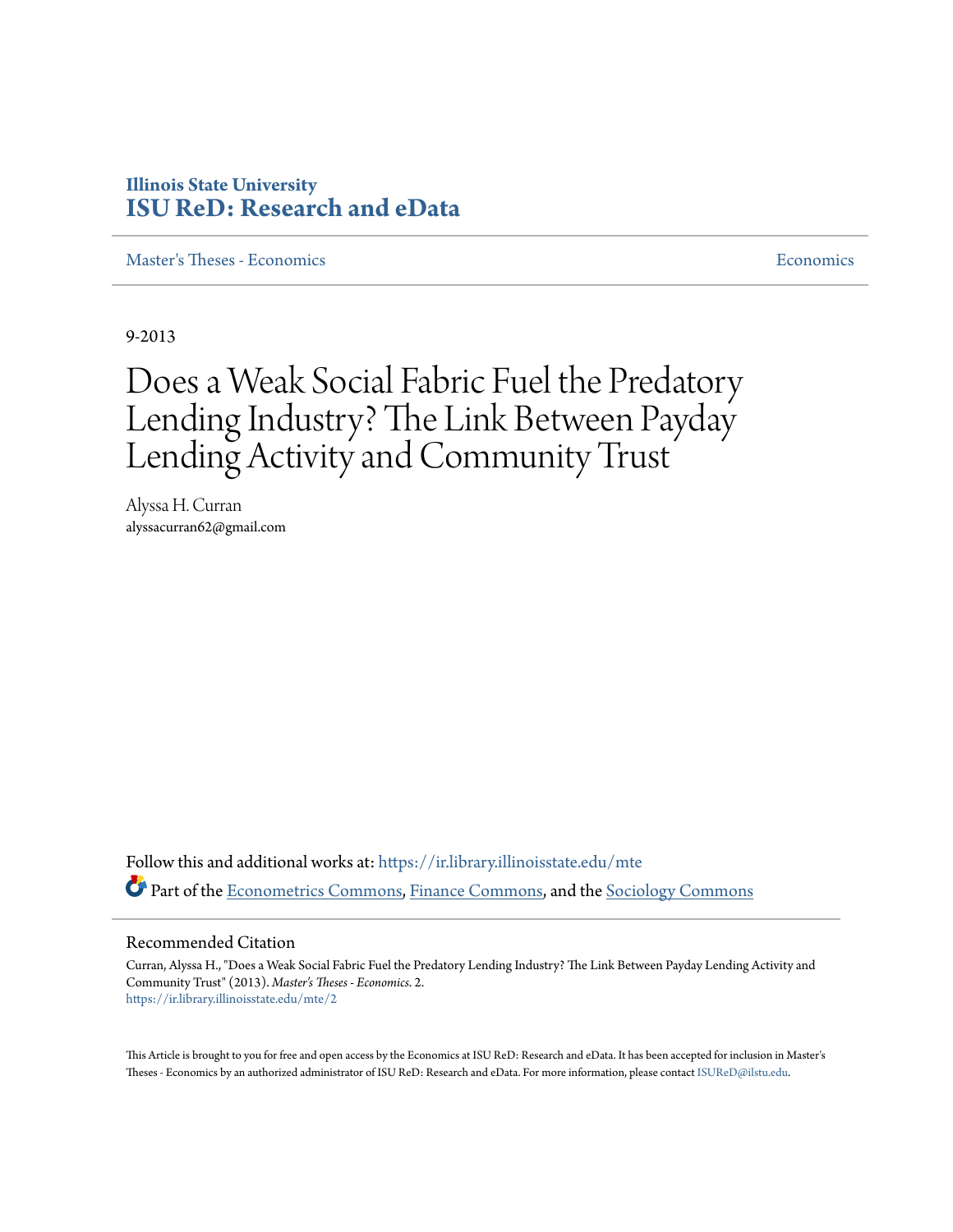**Does a weak social fabric fuel the predatory lending industry? The link between payday lending activity and community trust** 

> By Alyssa Curran Master of Science in Applied Economics August 2013 Illinois State University Department of Economics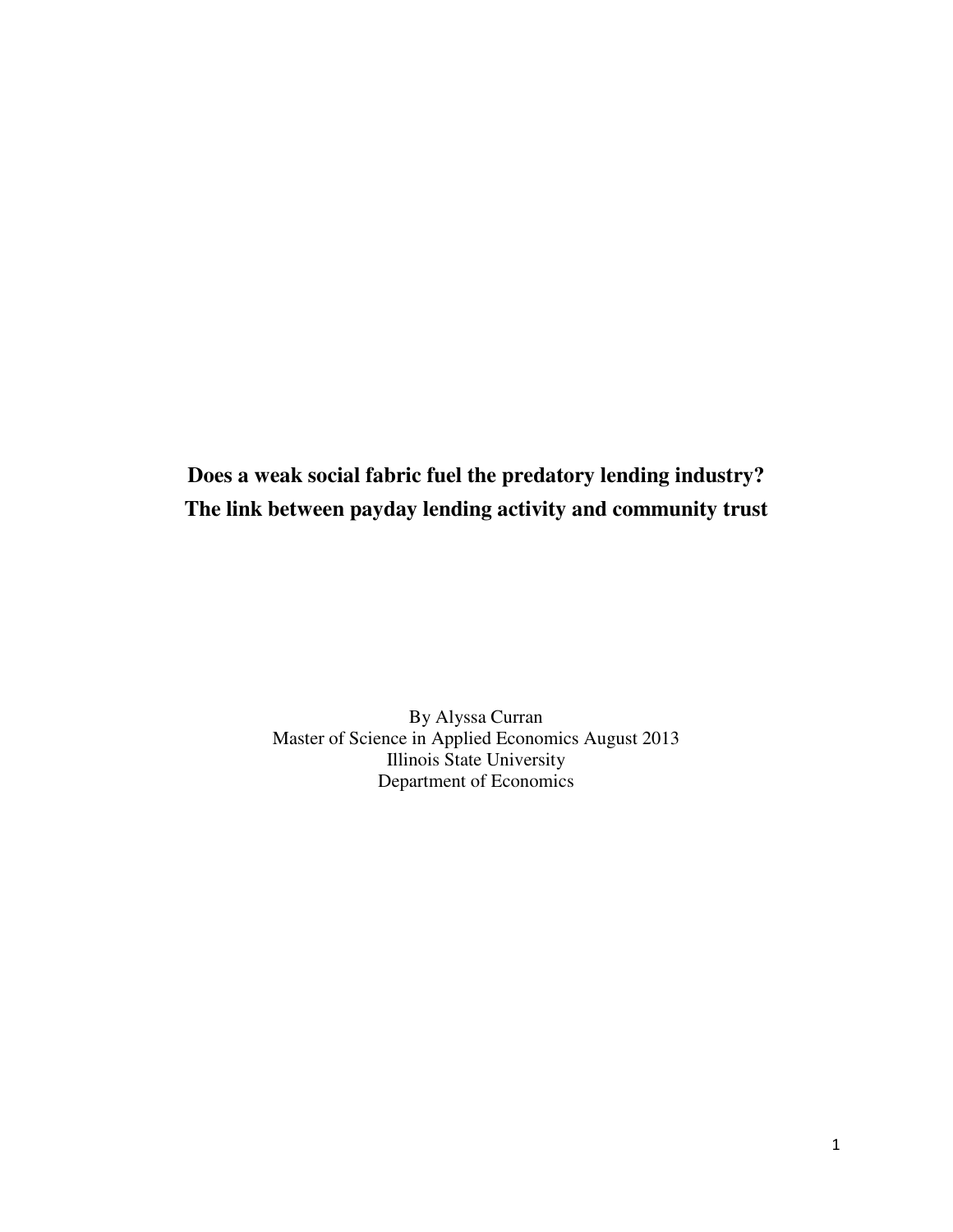# **I. Introduction**

In the midst of the current recession the short-term loan sector of the consumer credit industry has grown rapidly, or namely, payday lenders. Payday lender operations and other short-term loan outlets in the United States have nearly tripled in number in the last decade or so and growing evidence has shown that they are causing their borrowers more harm than good through their predatory practices. Access to affordable credit is a major issue in community and economic development and is in need of close scholarly attention in this time of recession. It has been shown that payday lending is the fastest growing segment of the consumer credit industry. It has become commonplace in the United States since bank deregulation took place in the 1980's and as traditional banking institutions have become less common. This trend seems to be more concentrated in inner city areas where there are a higher proportion of credit-constrained borrowers (Graves 2003). Since the 1990's 22,000 payday loan operations have been established which collectively generate \$27 billion annually in loans (Parrish and King 2009).

 The purpose of this paper is to address a gap in theory pertaining to the relation between payday lending activity in each state and the level of trust and social capital in that state. Most of the studies done thus far regarding payday lending focus on the negative effects of the loans on borrowers' financial situations, lenders' predatory practices, and the economic impact of these components. Many also perform location analyses of payday lenders, looking at the types of borrowers targeted, the types of communities targeted, and their characteristics. Studies have also looked at borrower knowledge and perceptions of payday lenders and the alternative options available. No study has explicitly looked at the association between predatory lending and the overall level of trust and social capital in a community. Multiple years of data is employed in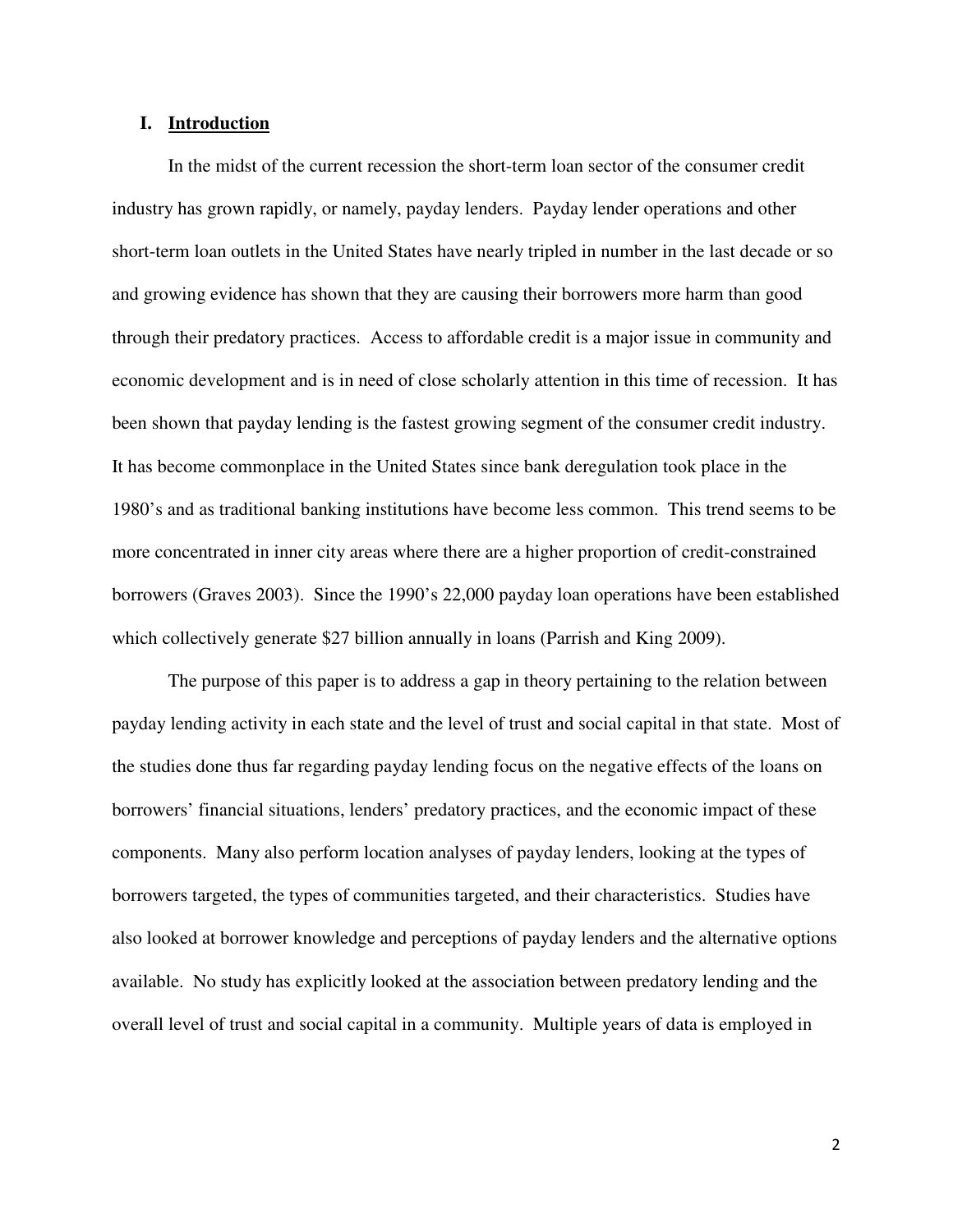this study to examine both the concentration of payday lenders in each state in relation to trust and the volume of payday activity in relation to trust.

 The findings of this study may be useful as supportive research in guiding advocacy efforts regarding the predatory lending industry, as well as economic and community development efforts aimed at building community trust and reducing harmful community behaviors. Policy implications for the findings of this study include formulating policy that aims to increase levels of social capital and trust in communities. As there are many benefits to increasing the level of social capital and trust in communities, reducing payday lending activity and predatory lending more generally is but one of these possible benefits. The findings of this study will shed light on an unexamined aspect of community life that contributes to predatory lending and will aid in efforts to curb this lending locally by providing valuable insight into its causes.

The literature available on payday lending tends to confirm a few conclusions. The location analysis papers seem to agree that payday lenders cluster in regions with higher percentages of ethnic populations, higher poverty rates, and in lower income areas. Payday lenders tend to have some positive effect for those who use them for emergencies, but most borrowers use them for recurring expenses and in this case they have a negative impact. Consistent with Adair Morse's prediction, Nathalie Martin finds that borrowers do not tend to understand the workings of the loan, the total cost, or know about other options, and tend to be worse off after their use. Turning to the trust literature, the trust level in a community can partly determine the resources available for the less fortunate, such as volunteer time, supportive policies, and overall economic equality. Others look at the relationship between social capital and development which tends to be positive (Baliamoune-Lutz 2011). These studies agree that communities with less social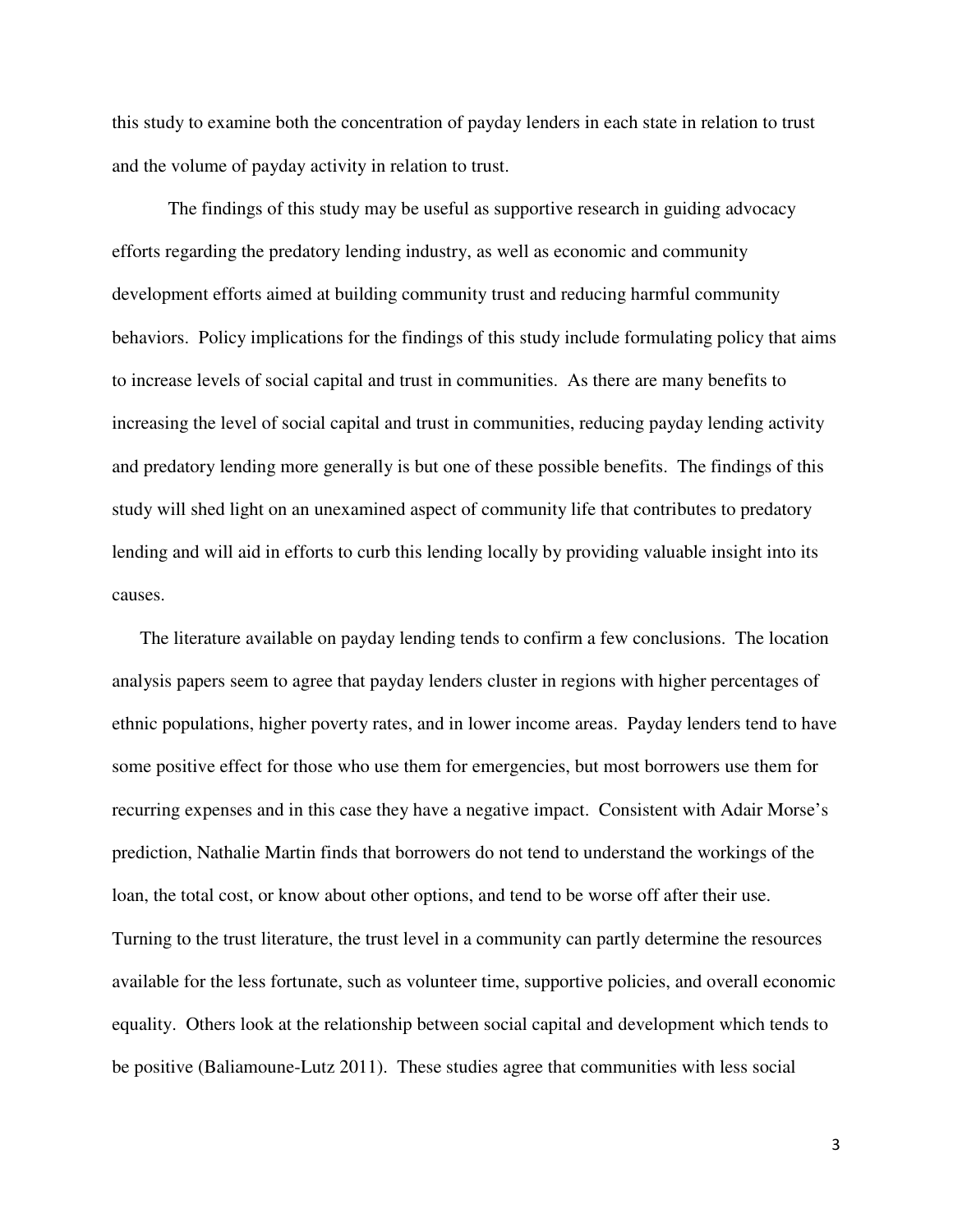capital are more economically depressed, and location studies complete the picture by showing that predatory lenders are more likely to locate in these communities

The following section summarizes the pertinent literature and research findings pertaining to the relationship between trust measures per state and their payday lending activity. The next sections outline the theoretical model and hypothesis used in this analysis, the corresponding empirical model used, the data used and some descriptive statistics, the results of the regression analyses, and closing discussion and conclusions.

#### **II. Literature Review**

#### **Background and Theoretical Developments**

According to some scholars the payday loan industry has grown from the salary-buying business of the early twentieth century wherein salary buyers advanced cash with a wage assignment as collateral. The salary buyer could threaten to show the wage assignment to the borrower's employer if the loan was not paid or renewed in time, and the employer might then have terminated the employee. Another view is that payday lending grew out of the prominent check-cashing business in the 1990's when the business started to cash post-dated checks for an additional charge. Either way, the first payday lending operation emerged in the South in the 1980's after bank deregulation (Graves 2003).

The major difference between these loan outlets and others in the financial sector is that they are designed to make loan products available that borrowers cannot afford to pay off. Traditional lenders will go through a specific assessment process to make sure that the prospective borrower has the ability to repay the loan. Payday lenders do not make this assessment as making loans that borrowers cannot afford to pay back in full are specifically written into their business model. Customers therefore will make repeated payments on the same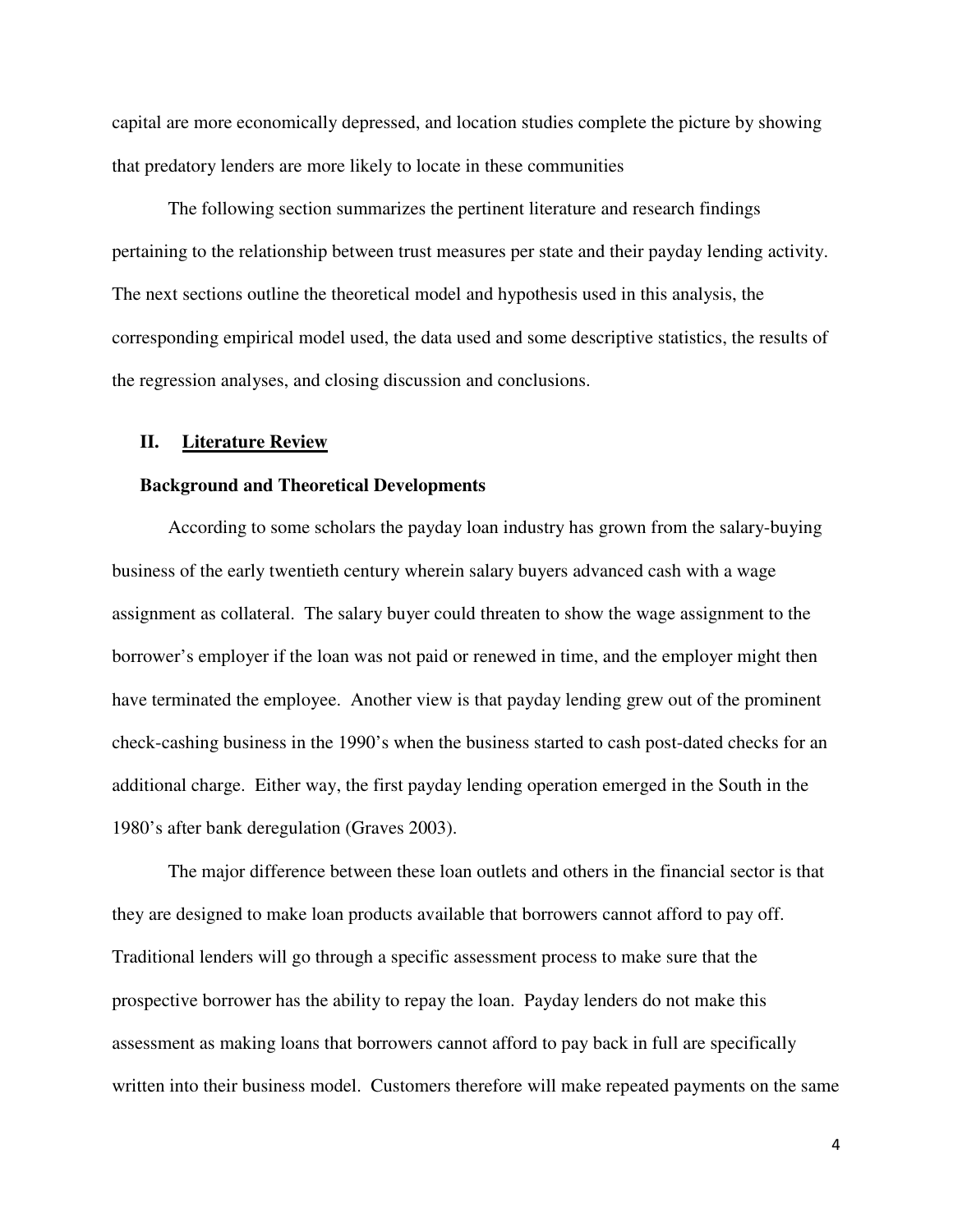small principal that was originally borrowed because they cannot repay the loan in full and want to avoid consequences. It is important to note that these are interest-only loans, and the borrower cannot pay down the principal unless it is paid all at once. These lenders impose short term due dates which oftentimes force borrowers to take out a new loan just to pay off the original (CRL 2011).

Payday lending operations claim that their purpose is to serve communities neglected by traditional banking facilities by providing them with quick cash in the case of emergencies. Payday lending activity, however, seems to disproportionately affect poor and minority neighborhoods. These loans are designed specifically to pull borrowers into a debt trap that exploits them for their limited financial resources. The borrower ends up in an endless trap of paying fees every two weeks to float, or rollover, the original interest-only loan because they cannot make ends meet if they pay the entire loan, and thus end the trap. The borrowers feel forced to pay the fees due to the threat of building up bounced check fees from the check cashed by the lender and other aggressive collection practices, such as the threat of criminal charges for bouncing a check (CRL 2011).

In this situation, the borrowers have little choice but to pay the fees every two weeks while keeping their original debt outstanding, and in most cases they end up paying 10 times the amount of the principal in fees. Making these loans due in full on payday virtually guarantees that low-income customers will need to take out another loan or float the current loan by paying fees before they receive their next paycheck. This loan churning "accounts for 76% of total loan volume, and for \$20 billion of the industry's \$27 billion in annual loan originations." Loan turnover, or repeat borrowing, costs households \$3.5 billion extra in fees per year (Parrish and King 2009). Needless to say, payday lending is an extremely profitable industry. Repeat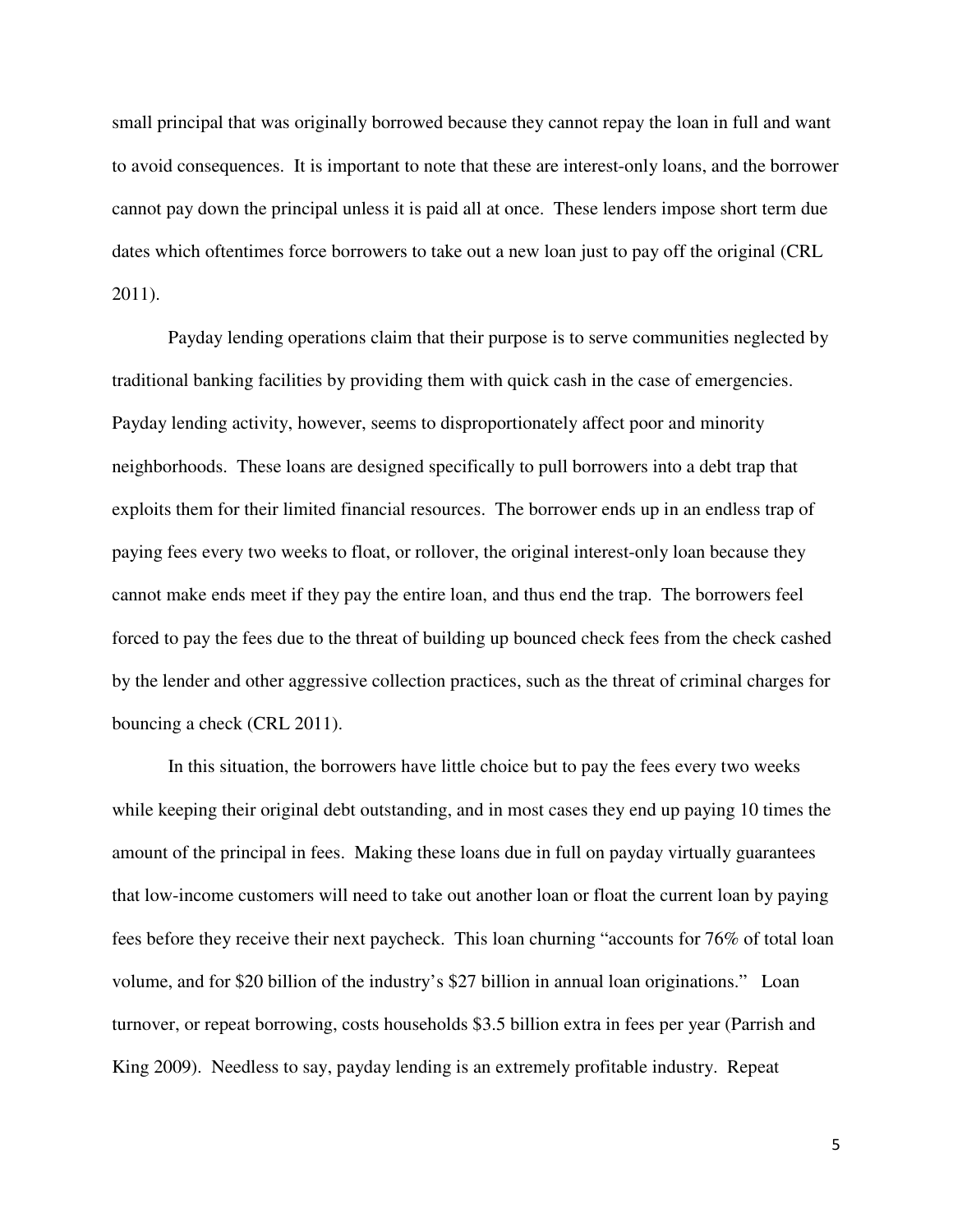customers are essential to the success of a payday loan operation, and many lenders will institute reward programs and offers to turn their borrowers into long term customers.

A 2006 report done by the Center for Responsible Lending finds that 90% of the payday lending industry revenue comes from borrowers who are not able to pay off their loans when they are due, turning them into repeat borrowers. Paying fees at higher than 400% annual percentage rate multiple times to flip the same loan until they can pay off the entire loan traps these consumers in a hard-to-escape and costly cycle of debt. The study reports that payday lending costs American households \$4.2 billion per year in excessive fees, which on average amounts to \$793 in fees for a typical \$325 loan (King et. al 2006).

There has been a plethora of research done to study the payday loan industry. John P. Caskey prepared a report in 2002 on the economics of payday lending for the Center for Credit Union Research. Survey results suggest that payday loan customers tend to be from lowermiddle income households and they also tend to be younger than the general adult population and have children. More than half of customers are female and are less likely to have a college degree. Most customers do not use payday loans on an emergency basis and the short-term loan tends to evolve into long-term debt. Regarding the regulatory environment, some states institute caps on interest rates, and many lenders avoid them by making agreements with banks in states without these limits and act as agents for the banks.

A year later in 2003, John Lawford conducted a follow-up report on the alternative financial sector that provides numerous policy suggestions to regulate the payday loan industry. These include but are not limited to lender licensing, a consumer complaints mechanism, a costof-credit disclosure, an APR statement in contracts and advertising, transaction data collection,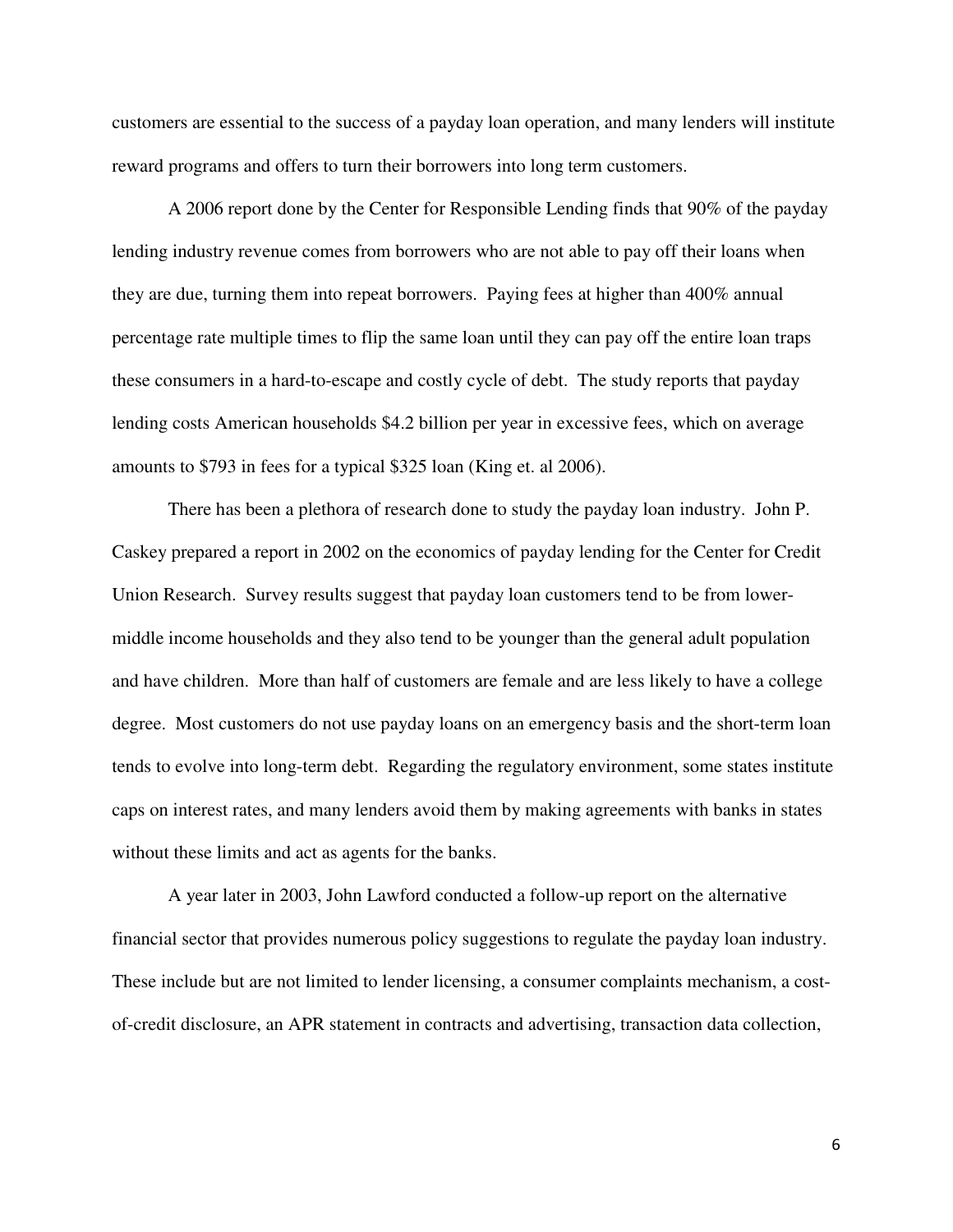borrowing and rollover limits, and education and awareness campaigns for consumers (Lawford 2003).

Aside from reports describing the typical borrower and regulatory options, many studies have examined the location choices of stores and aim to describe the demographics of communities with a high concentration of payday loan operations. Alice Gallmeyer and Wade Roberts performed a spatial analysis of the predatory lending industry in Colorado and their study produced a number of findings. They maintain that the recent spread of economic insecurity and distress plus neglect by traditional financial institutions make a hospitable environment for predatory industries to grow. This economic distress has been caused by the segmentation of the labor market, a decline in unionization, the erosion of minimum wage by inflation and overall higher levels of unemployment. Also contributing to this insecurity is growing income inequality, stagnant wages, as well as income volatility.

Gallmeyer and Roberts discovered disproportionate concentrations of payday lenders in poor, minority and military neighborhoods with discrimination by traditional lending institutions. They found this trend as well in immigrant communities and those with higher percentages of young and elderly populations. In general, neighborhoods occupied by payday lenders are characterized by lower median household income and higher poverty rates, ethnic and racial minorities, immigrants, young adults, elderly, and active-duty military.

A paper done earlier in 2003 by Steven Graves examines essentially the same question in metro Louisiana and Cook County, Illinois. Also using comparison of means tests and GIS mapping, Graves finds that disenfranchised neighborhoods, those which higher numbers of poor and minority residents, are simultaneously targeted by payday lenders and neglected by traditional banks. In addition, a study of payday lender entry decisions in Oregon confirms that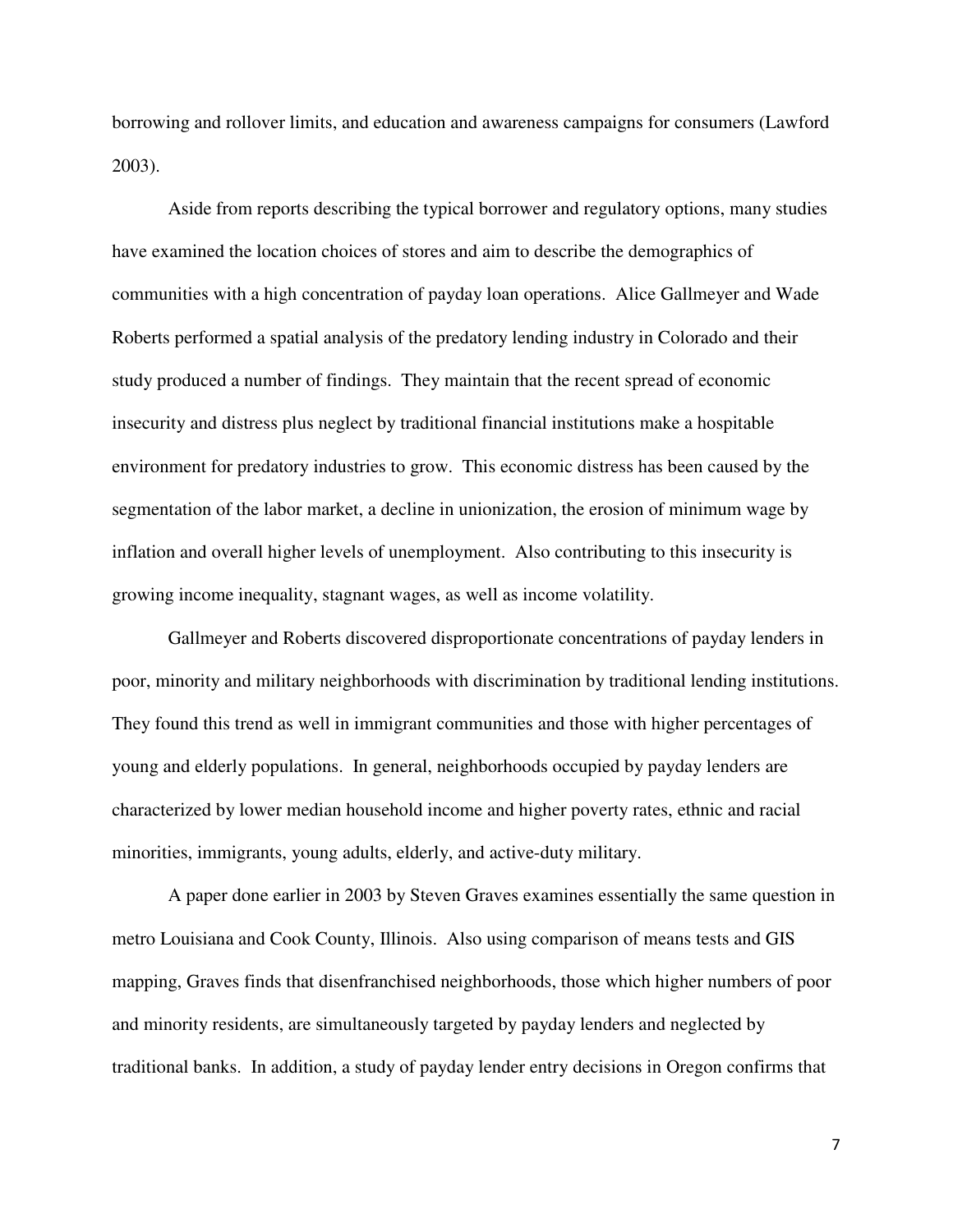minority populations provide fertile ground for their operations (Damar 2009). As for their purpose, high-interest loans such as these have been found to only minimally mitigate individual financial distress caused by natural disasters and emergencies. However, it is difficult to know if these fringe lending institutions cause financial constraint or if the circumstance of financial constraint attracts these institutions (Morse 2011). It is also essential to look into the literature on trust and social capital.

Reviewing the literature on the subject of trust, Uslaner finds that moralistic trust binds us to others, and that the main determining factors in generalized trust are a person's level of optimism and perceived control. Fukayama claims that moralistic trust "…arises when a community shares a set of moral values in such a way as to create regular expectations of regular and honest behavior" and that allows the community members to face fewer risks when seeking agreement on collective problems. Further, Yamigishi asserts that moralistic trust is based upon "…belief in the goodwill of the other." Generalized trust refers to attitudes towards "most people" and does not mention context, such as whether most people can be trusted to repay a specified loan. This type of context "appears to be implicit in moralistic trust." Some distrust others due to a lifetime history of disappointments and in this type of environment, people are protecting themselves from the "threat of calamity" (2001).

The purpose of this paper is to address a gap in theory pertaining to the relation between payday lending activity and presence and the level of trust and social capital in a community. Most of the studies done thus far on predatory lending emphasize the negative effects of these loans on the borrowers' financial situation, predatory practices, and the economic impact of payday lenders. Many also perform location analyses of payday lenders, looking at the types of borrowers targeted, the types of communities targeted, and their characteristics. Studies have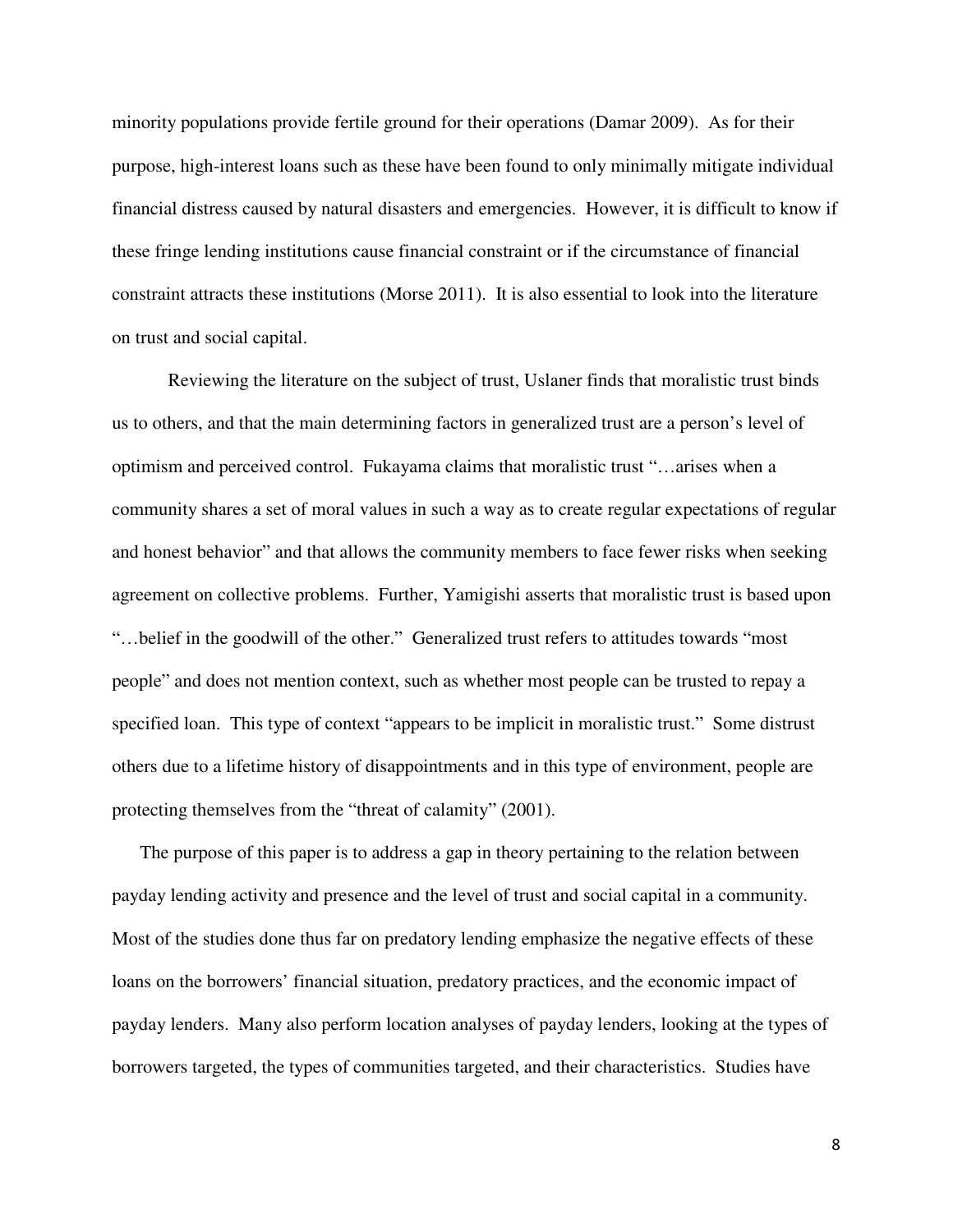also looked at borrower knowledge and perceptions of payday lenders and the available alternative options. No study has explicitly looked at the association between predatory lending and social capital or overall trust measures of a community. Panel data is employed to identify the trend over time, and to examine both the concentration of payday lenders in each state in relation to trust and the volume of payday activity in relation to trust. Other pertinent variables are included, such as mean income to isolate the effect of overall trust levels on the use of payday lenders.

# **III. Theoretical Analysis**

Regarding the theory behind trust and its association with predatory lending, it has been asserted that those countries with more trusting people have less economic inequality. They are more likely to have better government, more redistributive policies for the poor, more open markets, and less corruption (Uslaner 2001). Another argument found in the literature claims that community economic constraints, which breed general and moralistic distrust, lead to higher payday lender concentration as well as a higher volume of loans taken out by the community (Morse 2011). Distrust of others can result from a lifetime of disappointments and broken promises. A history of poverty can lead people to see "all who stand outside the immediate family as potential enemies, battling for the meager bounty that nature has provided" (Uslaner 2001).

It has also been cited by Hanieh et. al. in 2011 that trust, governance, and freedom all have a significant positive effect on social capital, though governance has the greatest effect. Trust is important in improving social capital, and in turn social capital, defined as connections within and between social networks, plays a role in improving economic performance (2011). Further, optimism affects the level of trust; lower optimism is characteristic of economically depressed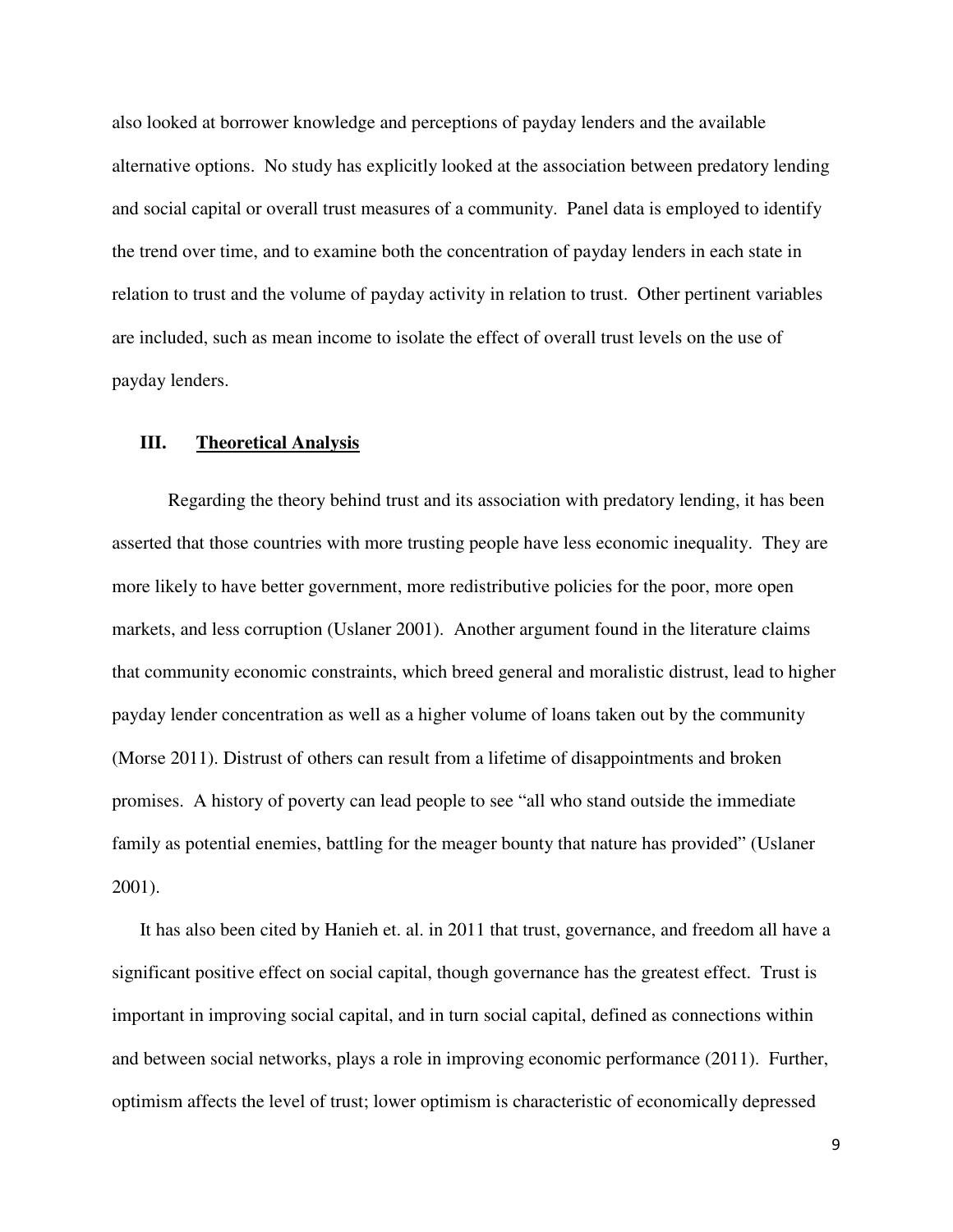communities which influences their level of trust (Uslaner 2011). In an earlier paper, Uslaner declares that "trust in other people has different roots than confidence in any institution – and does not change much in the short run" (2009). Uslaner goes on to assert that generalized trust has been in decline since the 1970's which is more attributable to long-term trends such as rising income inequality rather than short-term economic trends (2009). Due to the fact that trust measures change relatively little in the short-run, the trust measures collected for 2008 per state is also used in place of 2009 and 2010 data, which was not available.

In light of these relationships, it can be posited that low levels of trust can generate and perpetuate a poor or distressed economic environment, which would in turn cause community members to take advantage of payday loans more often. This sets up the theoretical background for the empirical analysis done in this paper. It provides the framework for the following predictions and hypothesis: as the level of trust in a community – in this case in each state – increases, the level of payday lending activity will decrease, all other factors being held constant. The intuition behind this prediction follows from the literature review and theoretical background that has been provided. It can be argued that if the level of trust in a community falls over time, the social fabric of the community disintegrates and the social capital slowly breaks down. The level of trust could decrease for a number of reasons, some of which being overall economic distress of a community (which lends to a bidirectional effect of trust and payday lending activity which is not explored in this paper), the social and cultural climate of a community, and the political environment. Poorly constructed policies, war, political scandals, highly unequal power dynamics, social upheaval, unrest and social movements, and a difficult economic environment including worsening income inequality can contribute to a lowered level of community trust. A difficult economic environment could be caused by a number of factors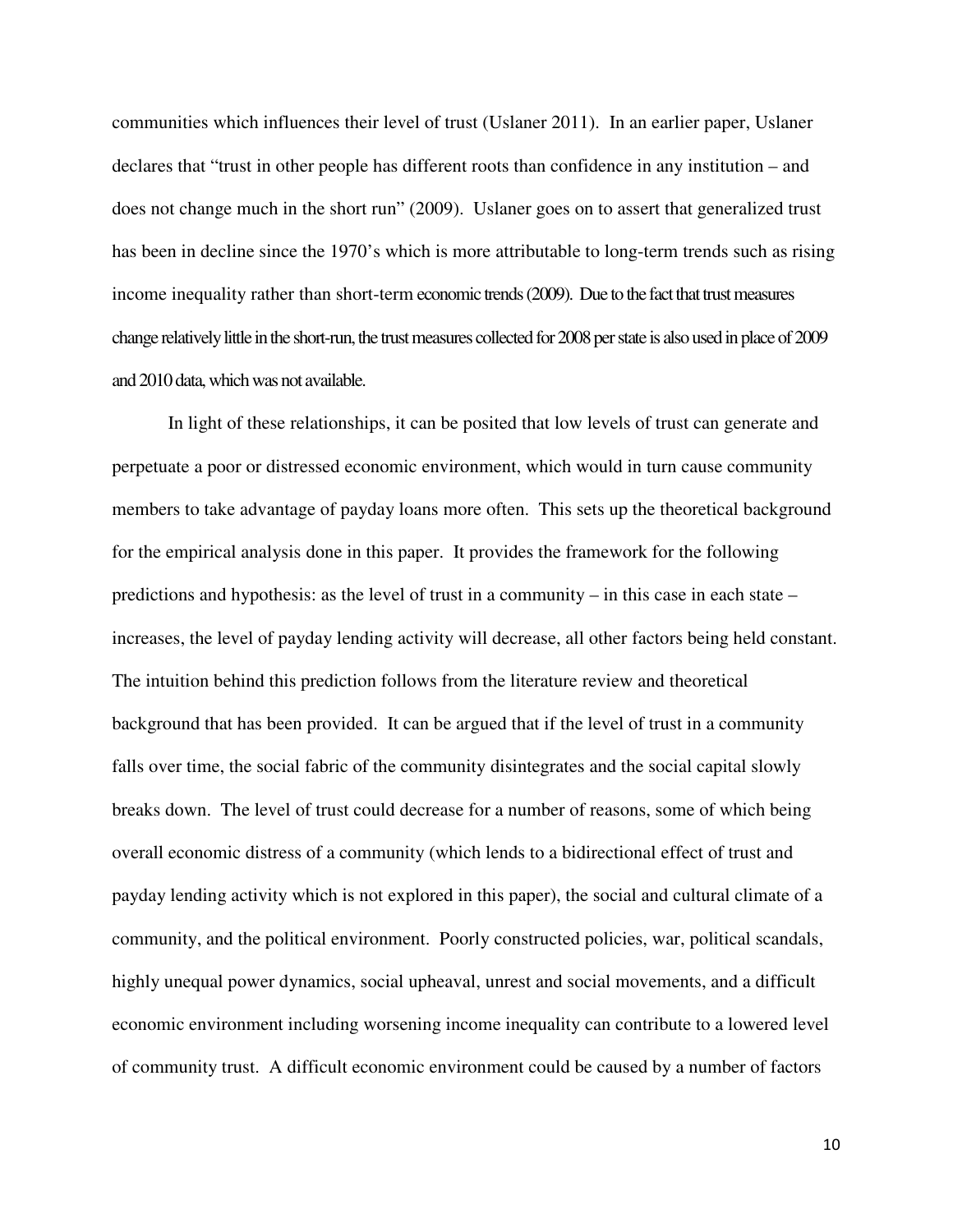as well, such as a trough in the business cycle, the economic climate of neighboring communities, foreign policy, weather patterns, shifts in political power, and structural changes in the labor market. Going even further, structural changes in the labor market could be caused by technological advances, changes in the modes of production and globalization, among others. If any of these factors negatively affect the level of trust, the community's social capital starts to diminish, and this negatively affects its economic performance. The economic performance of the area is measured by such factors as productivity and gross domestic product, growth, unemployment, as well as area credit ratings and rate of default on money borrowed.

In this environment public confidence is eroded, and this lends to the banking industry's decision to tighten lending and enforce stricter requirements for extending credit. This demonstrates why traditional banking institutions have become less willing to lend to populations that are most in need of their assets and tend to neglect these areas, and hence why predatory lenders find these areas fertile ground on which to locate to take advantage of those most in need of credit.

The variables used in this study include payday lending activity as the dependent variables including number of payday lenders per state – normalized by dividing by population and total dollar amount borrowed per state, also normalized by dividing by population. The independent variables of interest include various measures of trust and one of social capital. This data is taken from the trust question included in the DDB Lifestyle Survey, the trust question included in the American National Election Survey, and the social capital index created by *Bowling Alone* author Robert Putnam. Additional independent variables serving to control for other factors affecting payday lending activity include gross domestic product per state normalized by dividing by population, the unemployment rate per state, the poverty rate per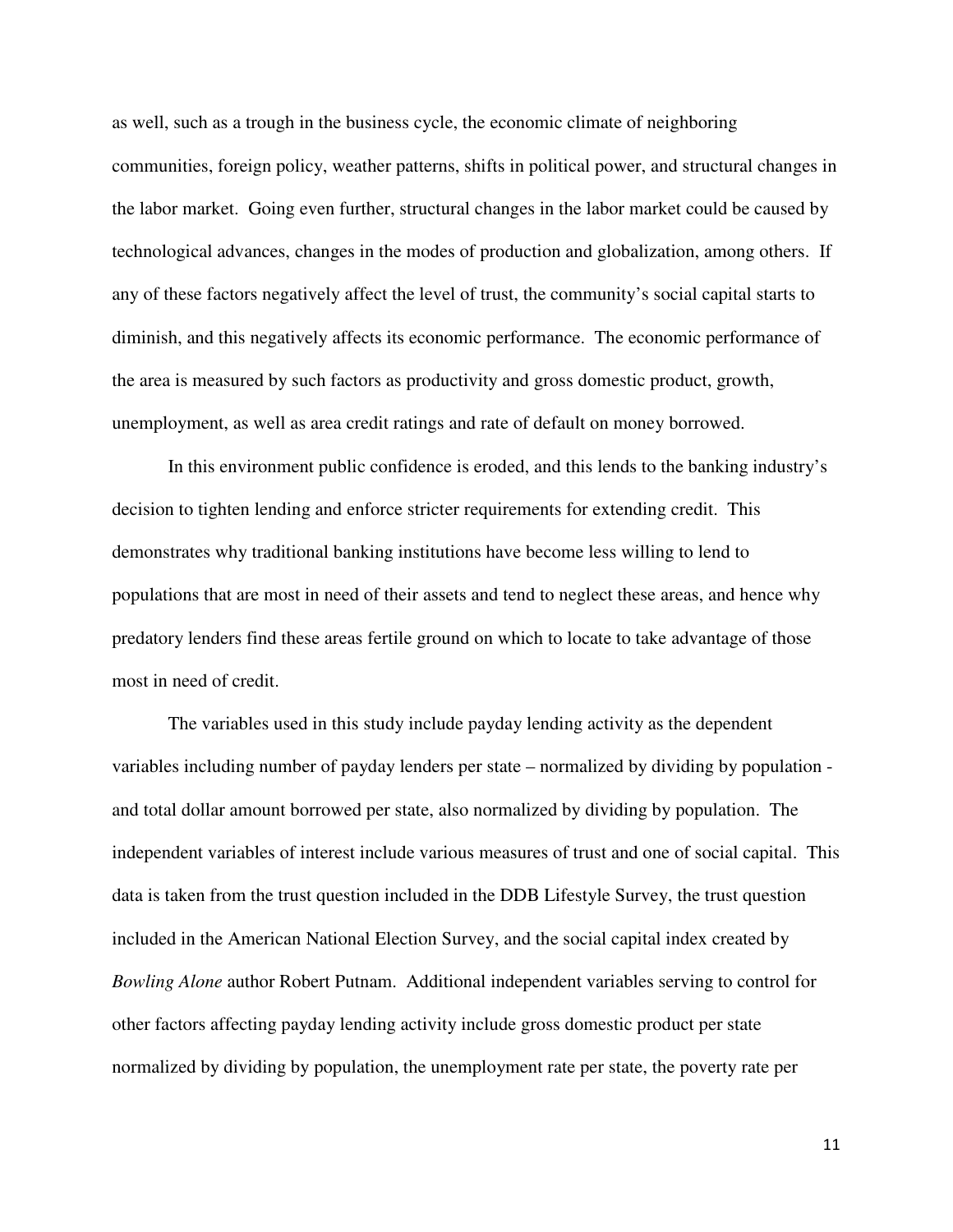state, total educational enrollment per state normalized by population, minority populations per state as a percentage of total population, and lastly the young and elderly population (those between ages 18-29 and age 65 and up) combined as a percentage of the total population. Data for these variables were collected for 2005, 2008, 2009 and 2010. The variables are notated as follows: the normalized number of payday lenders per state is written as *lenders*, and the normalized total dollar amount borrowed per state is referred to as *borrowed05* as there is only data available for this variable for 2005. Population is referred to as *pop,* normalized gross domestic product is referred to as *gdp*, unemployment is written as *un,* poverty is written as *pov*, normalized total educational enrollment is referred to as *educ,* percentage minority is written as *min*, and the percentage young and elderly is referred to as *age*. The independent variables of interest are referred to as *ddb05* for the trust question in the DDB Lifestyle Survey conducted in 2005, *ddb08* for the trust question in the DDB Lifestyle Survey conducted in 2008, *anes08* for the trust question in the American National Election Survey conducted in 2008, and *basoccap* for Robert Putnam's social capital index.

Various assumptions were made in performing this study. One assumption is that the number of payday lenders per state is a good proxy to measure the payday lending activity per state. The correlation between the total dollar amount borrowed and number of payday lenders per state in 2005, .963, is high enough to assume they are both useful proxies for payday lending activity. Another assumption made is that the control variables included were sufficient to account for all other factors affecting payday lending activity. Further, it is assumed that the DDB Lifestyle Survey and American National Election Survey question on trust are accurate enough to be aggregated and used for each state to reflect attitudes of trust. In addition, it is assumed that Ordinary Least Squares is the best method to carry out this analysis as Fixed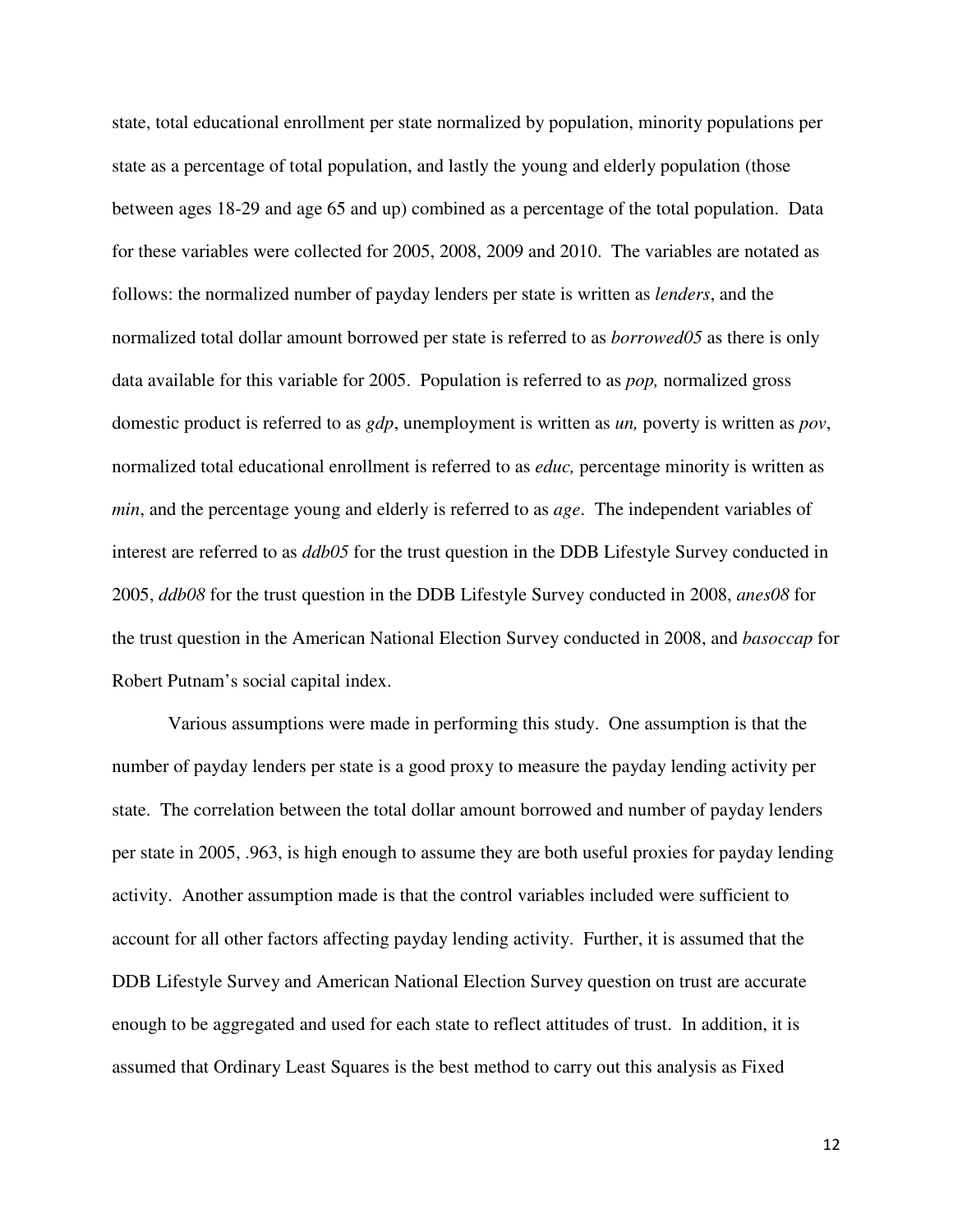Effects could not be used since panel data for trust was not available. It is further assumed that the trust measures change relatively little over the time period used.

It is useful to include some examples of the theory in action. An example of a general situation exhibiting this theory might be a family that is not close with its extended relatives and harbors a feeling of distrust for them. In a time of economic hardship, such as when the main breadwinner of the family is laid off or if his or her hours are cut, the low levels of trust and weak connections between family members and relatives makes it more difficult for the family to make ends meet and to pay bills on time. With no close relatives available whom the family members feel comfortable asking for a loan to get through their economic struggles, the family is more likely to go to the nearest payday lender and pay for the convenience of taking out an easy and quick loan.

### **IV. Empirical Model**

To restate, the predictions of the theory avow that low levels of trust can generate and perpetuate a poor or distressed economic environment, which would in turn cause community members to take advantage of payday loans more often. Mapping the theory to the empirical model used in this study, Ordinary Least Squares regression analysis was used to test the effect of an increase in the level of trust in each state, which serves as the independent variable of interest, on the level of payday lending activity in each state, which serves as the dependent variable. Also included as explanatory variables to control for other factors that may influence payday lending activity per state were gross domestic product per capita, the unemployment rate, the poverty rate, the total educational enrollment normalized by population, the minority rate including the percentage of the population that is African American and Latino, and the percentage of the population that is age 18-29, considered to be the young segment of the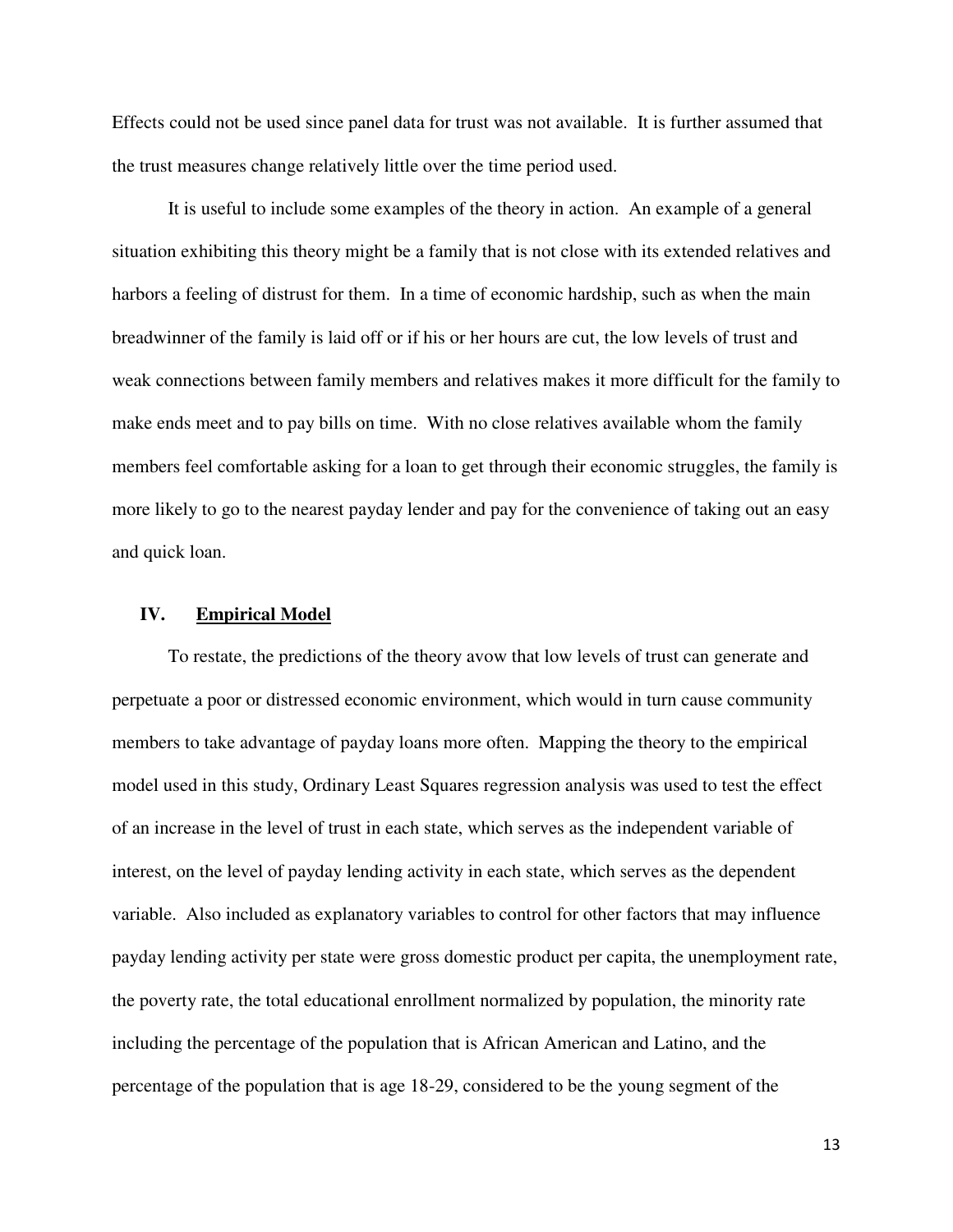population, added to the percentage that is 65 and older, considered to be the older segment of the population.

A total of six regressions were run with different combinations of proxies for both the trust measurement and the measure of payday lending activity. The first regression included the number of payday lenders per capita as the dependent variable for the years 2008, 2009 and 2010. The 2008 DDB Lifestyle Survey trust question: "How much do you trust: People you meet for the first time?" in which respondents chose from a scale of 1-6 in which 1 indicates "Do not trust at all" and 6 indicates "Trust completely" serves as the independent variable of interest, and is calculated as a percentage of respondents who answered 4, 5 or 6. The 2008 data for this variable was also used for 2009 and 2010. The other independent variables used include: gross domestic product per capita for each state, the unemployment rate per state, the poverty rate per state, the total educational enrollment per capita for each state, the minority percentage of the population per state as mentioned before, as well as the percentage of the population aged 18-29 and 65 and up, per state as mentioned before. These variables were all collected for the years 2008, 2009 and 2010.

The parameter of interest, that for the 2008 DDB Lifestyle Survey trust question, is expected to be negative, and between -1 and 0. The signs expected for the parameters of the other control variables are as follows: negative for GDP per capita, positive for the unemployment rate, positive for the poverty rate, negative for the total educational enrollment per capita, positive for the percentage minority, and positive for the percentage of the population 18-29 plus 65 and up. The Ordinary Least Squares (OLS) empirical method was used to estimate the simple model's parameters and is appropriate due to the nature of the theory, which is testing a new relationship. The relationship between community trust levels and payday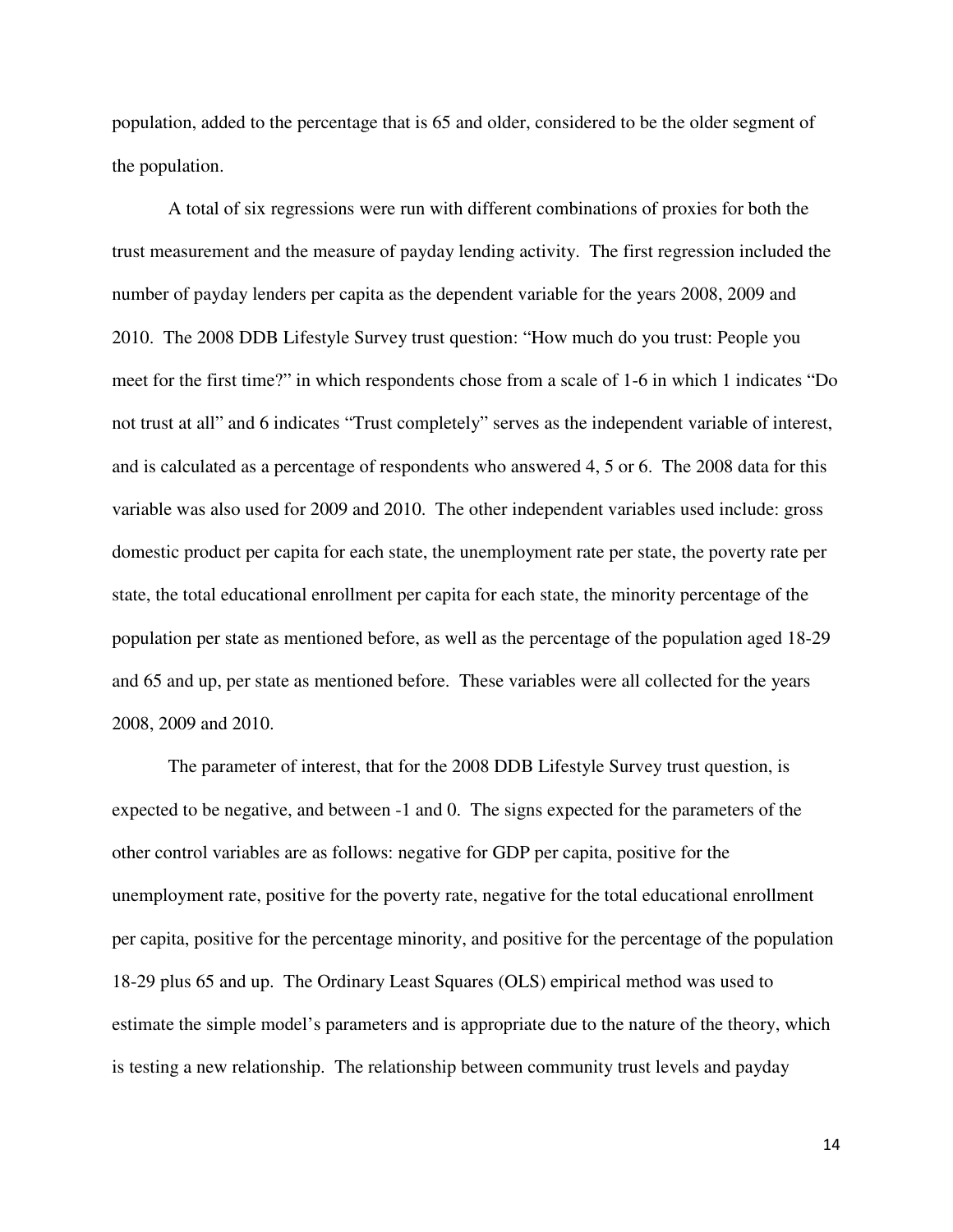lending activity has not been examined previously and thus OLS is a solid empirical method to use to begin shedding light on this topic. Further, since panel data was not available for the trust variable, the data was not suitable for use with a fixed-effects regression model, which would be able to account for fixed effects affecting payday lending activity per state. To test the hypothesis using OLS, the null hypothesis was such that the parameter on the trust variable would be statistically equal to zero, and the alternative hypothesis was such that the parameter on the trust variable would be statistically significant and less than zero.

The remaining five regressions were carried out in much the same way. The second regression also included the number of payday lenders per capita for the years 2008, 2009 and 2010 for the dependent variable, but used the 2008 American National Election Survey's (ANES) trust question: "Generally speaking, would you say that most people CAN BE TRUSTED, or that you CAN'T BE TOO CAREFUL in dealing with people?" in which respondents answered either 1 for "Most people can be trusted" and 2 for "Can't be too careful" as the independent variable of interest, which is taken as the percentage of respondents that answered 1. The same control variables are included in this regression and the remaining four regressions as well, and the signs are expected to be the same. The parameter of interest, that for the 2008 ANES trust question is also expected to be negative and between -1 and 0. The OLS empirical method was also used for this regression as well as the remaining four regressions and is appropriate for the same reasons. The hypothesis testing was carried out in a similar way.

The third regression uses the same model as the previous two regressions, but includes the total dollar amount borrowed in payday loans per capita for each state for only the year 2005 as the dependent variable. Total dollar amount borrowed per state was only available for the states included in this study for the year 2005, and therefore this regression was done using a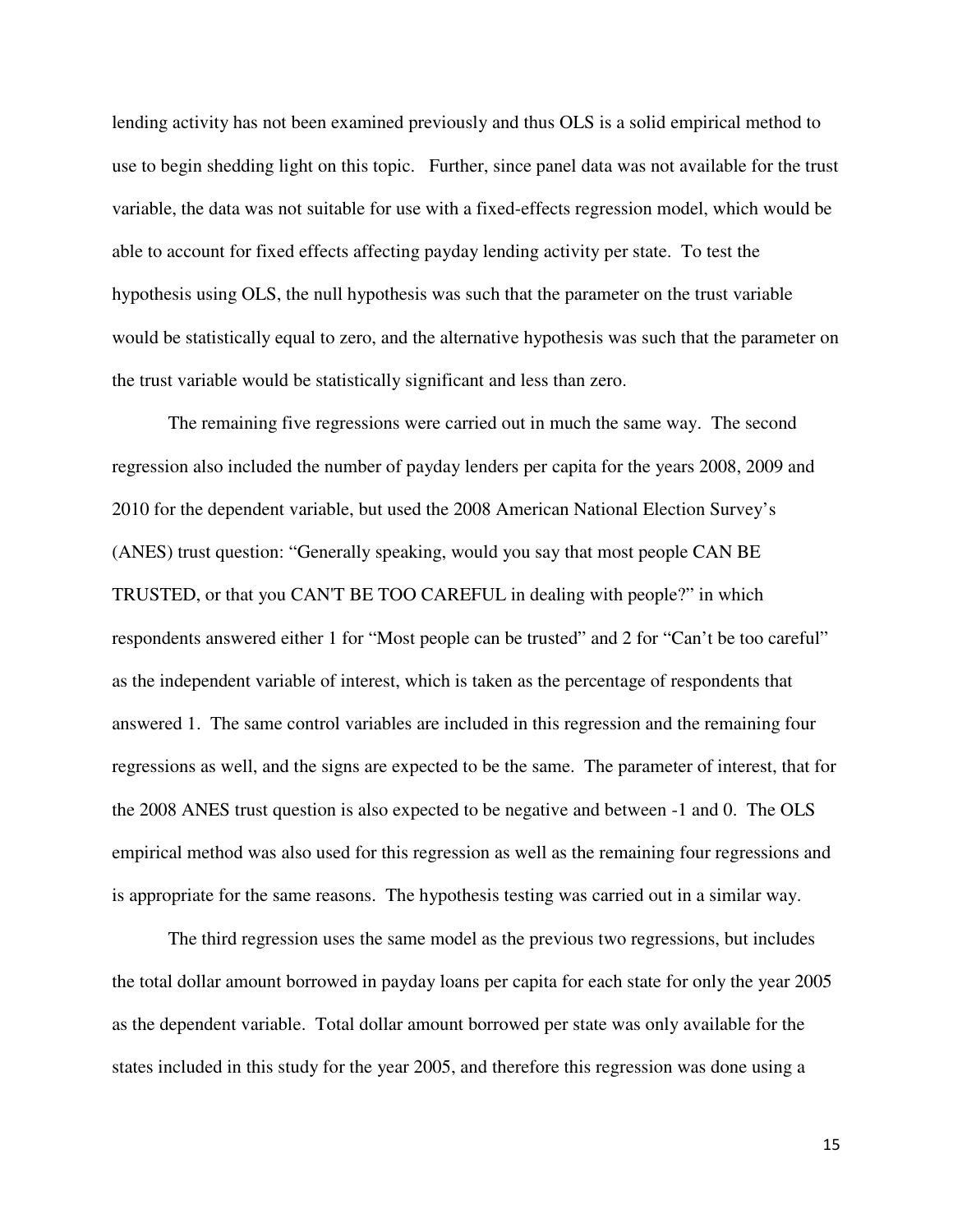separate data set from the previous regressions using 2008, 2009 and 2010 data for the dependent variable and control variables. The independent variable of interest used in this regression was the 2005 DDB Lifestyle Survey trust question: "Most people are honest" in which respondents chose from a scale of 1-6 in which 1 indicates "Definitely Disagree" and 6 indicates "Definitely Agree." This variable is also taken as a percentage of respondents who answered 4, 5 or 6. As mentioned previously, the same control variables are included in this regression only for the year 2005, and the signs are expected to be the same. The parameter of interest, that for the 2005 DDB Lifestyle Survey trust question is expected to be negative and between -1 and 0.

The fourth regression uses the same independent variable of interest as the third regression, the 2005 DDB Lifestyle Survey trust question data, but this regression examines its effect on the number of lenders per capita in each state in 2005 since this data was available. It is of interest to test the model both with the total dollar amount loaned per state as the dependent variable as well as the normalized number of payday lenders per state. The parameter of interest, as above, is expected to be negative and between -1 and 0. The same empirical method and control variables were used to test this model.

The fifth and six regressions are very similar to the third and fourth. They make use of the same dependent variable, the total dollar amount borrowed per capita per state in 2005 in the fifth, and the number of payday lenders per capita per state in 2005 in the sixth. However, the independent variable of interest in these two regressions is a new measure of trust, "Most people can be trusted" state-level social capital measure used in Robert Putnam's book *Bowling Alone*  and measured in 1999*.* The parameter of interest, the *Bowling Alone* trust measure is also expected to be negative and even smaller than in the previous regressions since the trust data was measured for 1999. The same empirical method and control variables were used.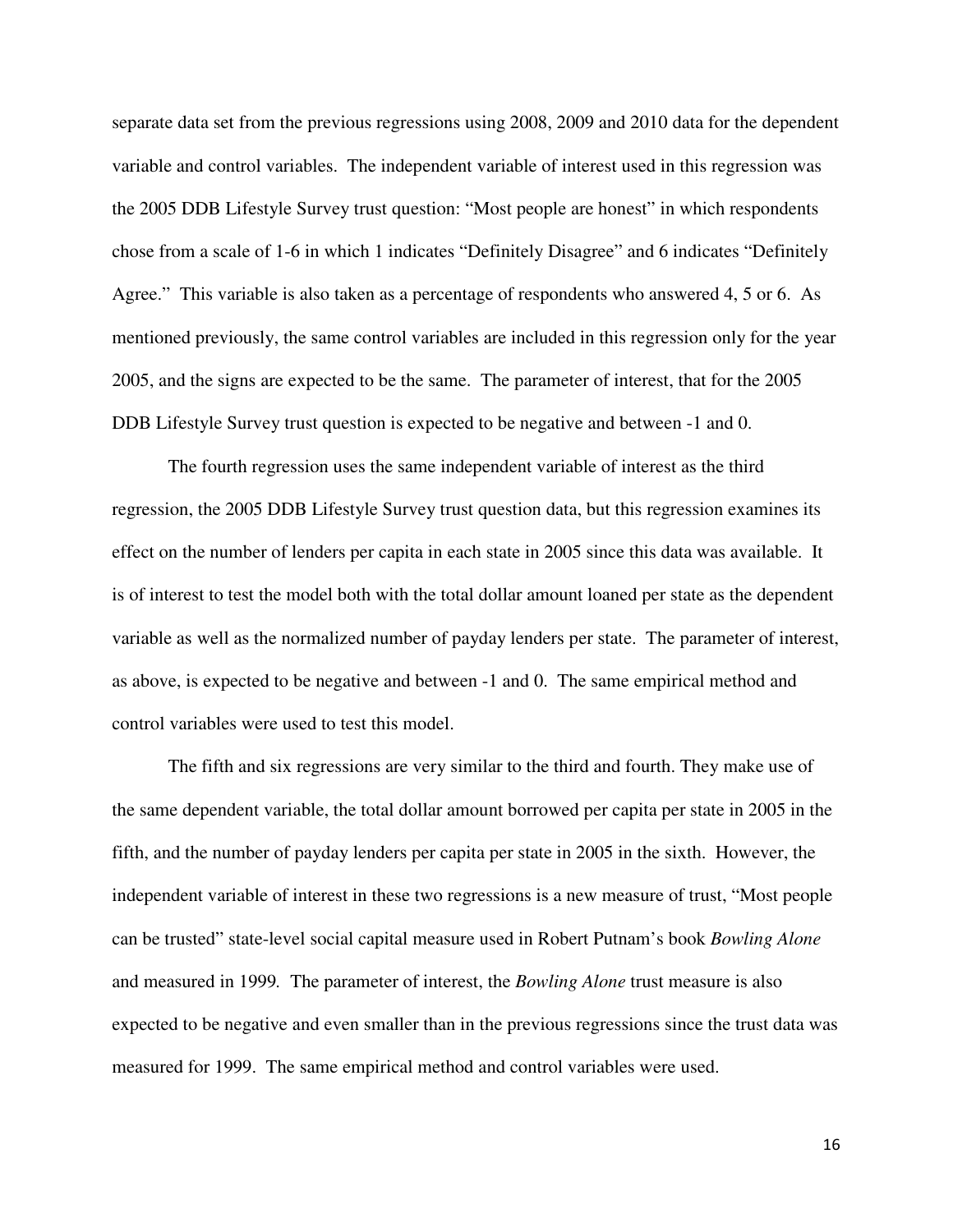# **Data**

The data used includes that which was mentioned above: the number of payday lenders in each state for the years 2008, 2009 and 2010 which was obtained from the *Stephens, Inc. Industry Report* on the payday loan industry in the United States completed in June of 2011 by David Burtzlaff and Brittny Groce. Data for the payday loan volume per state and the number of payday lenders per state for the year 2005 was taken from the Center for Responsible Lending report done in 2006 entitled *Financial Quicksand: Payday lending sinks borrowers in debt with \$4.2 billion in predatory fees every year* written by Uriah King, Leslie Parrish and Ozlem Tanik. These data were all normalized by dividing by the population per state in each data year. This gives the number of payday lenders and the total dollar amount borrowed per capita per state, which serves as the data for the dependent variable in this study. Further, the number of lenders per state was divided by 1,000 to give the number of lenders per 1,000 people to make the results easier to interpret.

It is worth noting that an attempt was made to collect data on the number of payday lenders per state for the years 2006 and 2007, as well as data on the total dollar amount borrowed per state for the years 2006-2010. This data was available in some states as some state banking and financial institution regulatory bodies collect this data, but many did not. The data was therefore spotty and inconsistent and could not be used in this study. This inconsistency is due to differing state regulations and subsequent reporting requirements, and a recommendation follows that all states begin comprehensive collection of predatory lending data to track industry activity.

As for the independent variables, the trust data per state was obtained from several sources so as to test and compare various measures of trust. For the year 2005, data from the DDB Lifestyle Survey conducted in 2005 was used. More specifically, data pertaining to the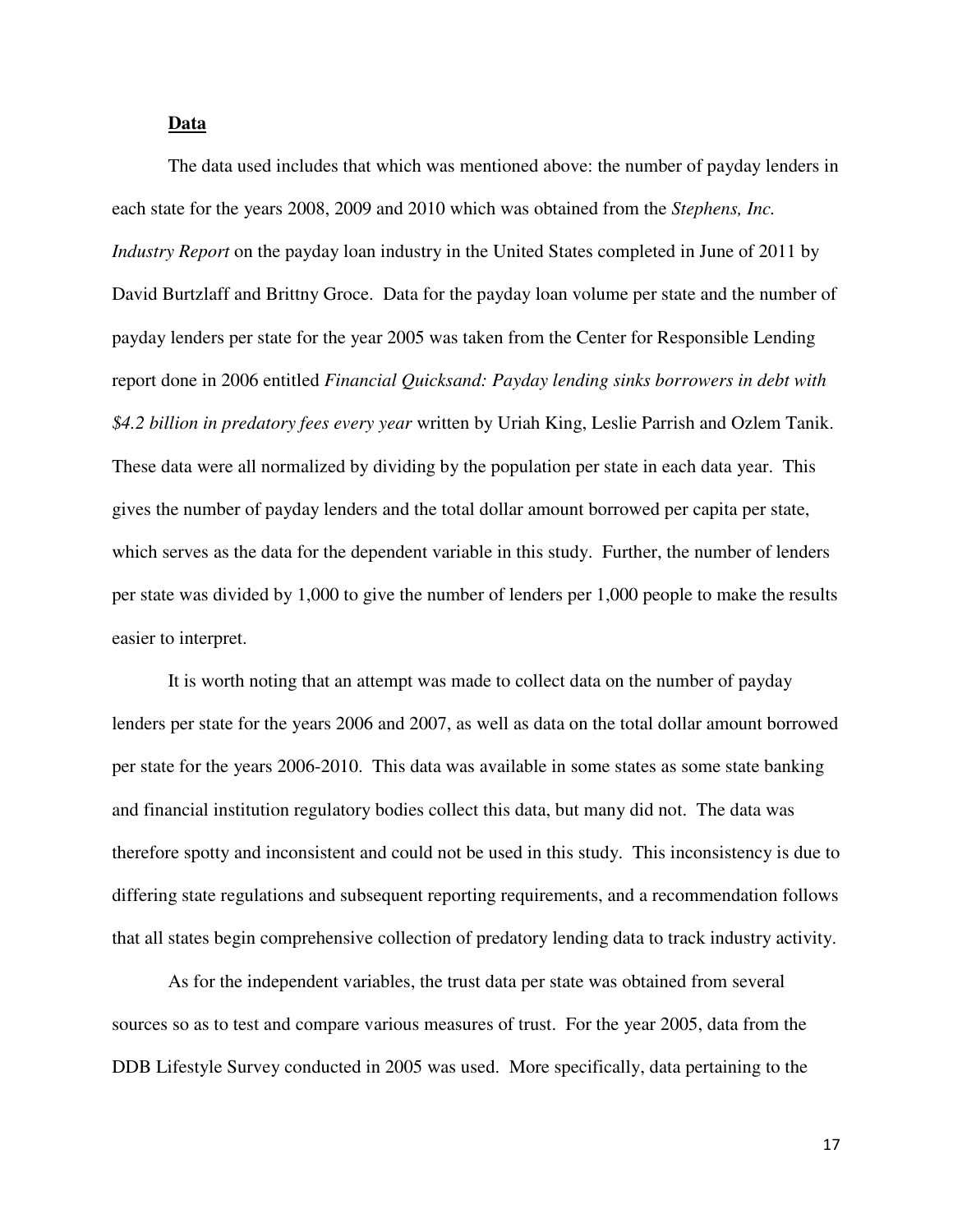trust question: "Most people are honest" was used wherein respondents chose from 1-6 in which 1 corresponds to "Definitely Disagree" and 6 corresponds to "Definitely Agree." The raw data was aggregated for each state into the percentage of respondents who believe that most people are honest (and therefore are trusting) by dividing the number of respondents who chose 4, 5 or 6 over the total number of respondents. The same was done with the DDB Lifestyle Survey conducted in 2008, only with data from their updated trust question: "How much do you trust: People you meet for the first time?" for which the scale also included 1-6, wherein 1 corresponds to "Do not trust at all" and 6 corresponds to "Trust completely." The raw data for 2008 was also aggregated for each state into the percentage of respondents who believe that you can trust people you meet for the first time (those who chose 4, 5 or 6) of the total number of respondents. In order to make use of the payday lending data obtained for 2008, 2009 and 2010, the data from this 2008 survey was duplicated and used for the years 2009 and 2010 as data for the 2009 and 2010 DDB Lifestyle Surveys was not available. It is posited that trust measures do not change enough over two years to warrant any statistical changes in the data and therefore the data is relatively accurate.

Further, a second measure was used for the year 2008 to check the validity of different measures of trust that have been established by various country-wide surveys. Data from the American National Election Survey trust question: "Generally speaking, would you say that most people CAN BE TRUSTED, or that you CAN'T BE TOO CAREFUL in dealing with people?" in which respondents answered 1 for "Most people can be trusted" and 2 for "Can't be too careful" was also tested against payday lending data. This data was aggregated for each state and calculated as a percentage of those who answered 1 out of the total respondents. The last measure of trust used in this study is the data from Robert Putnam's book entitled *Bowling Alone*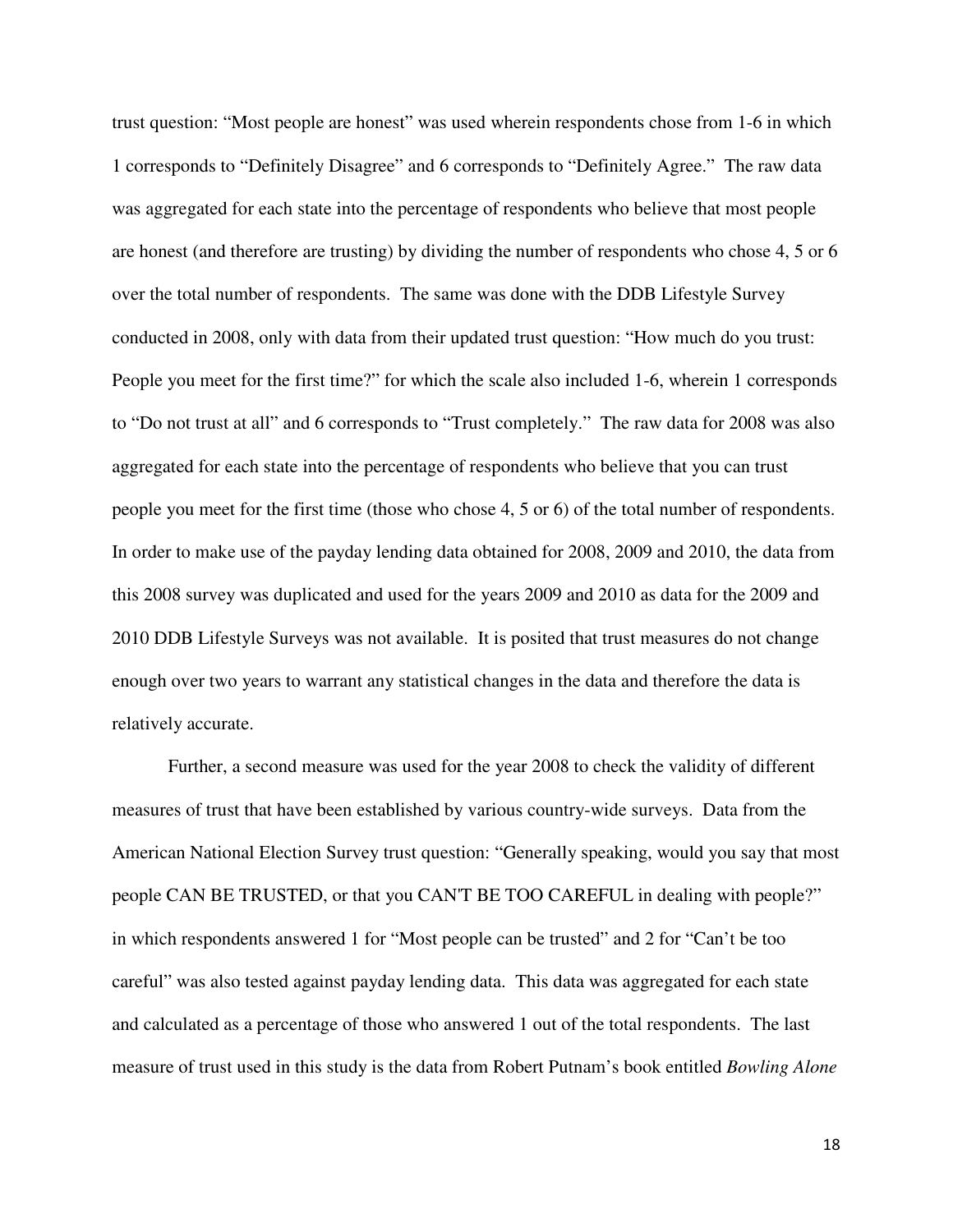in which he collected 14 measures of social capital indicators in 1999. The social capital indicator used in this paper is the one derived from a state level trust measure created from the statement: "Most people can be trusted." The data included in the book was in the form of percentages for each state, and was used as such.

There were six other independent control variables used in the regressions as well. They include gross domestic product per capita for each state taken as is from the U.S. Bureau of Economic Analysis (2012), and the unemployment rate for each state taken as is from the Bureau of Labor Statistics (2012). They also include the poverty rate for each state taken as is from the U.S. Census Bureau (2008), and the total educational enrollment per capita for each state taken from the National Center for Education Statistics (2012). The educational enrollment data was normalized by dividing by population, taken from the Census Bureau, per state in each data year. The minority percentage of the population per state was taken from the U.S. Census Bureau (2011). For this variable, data was taken for both the black population and Hispanic population and added together to obtain the minority population, which was then divided by total population per state to get the percentage. Lastly, the percentage of the population aged 18-29 and 65+ per state was also taken from the U.S. Census Bureau (2012). Similarly, this variable was obtained by adding the data for the age range of 18-29 to the data for the age range of 65 and up then dividing by total population per state to get a percentage of age ranges evidenced to be more vulnerable to predatory lending. These variables were all collected for the years 2005, 2008, 2009 and 2010.

To provide a visual display of the models used in this study, the following equations represent the regressions that were performed: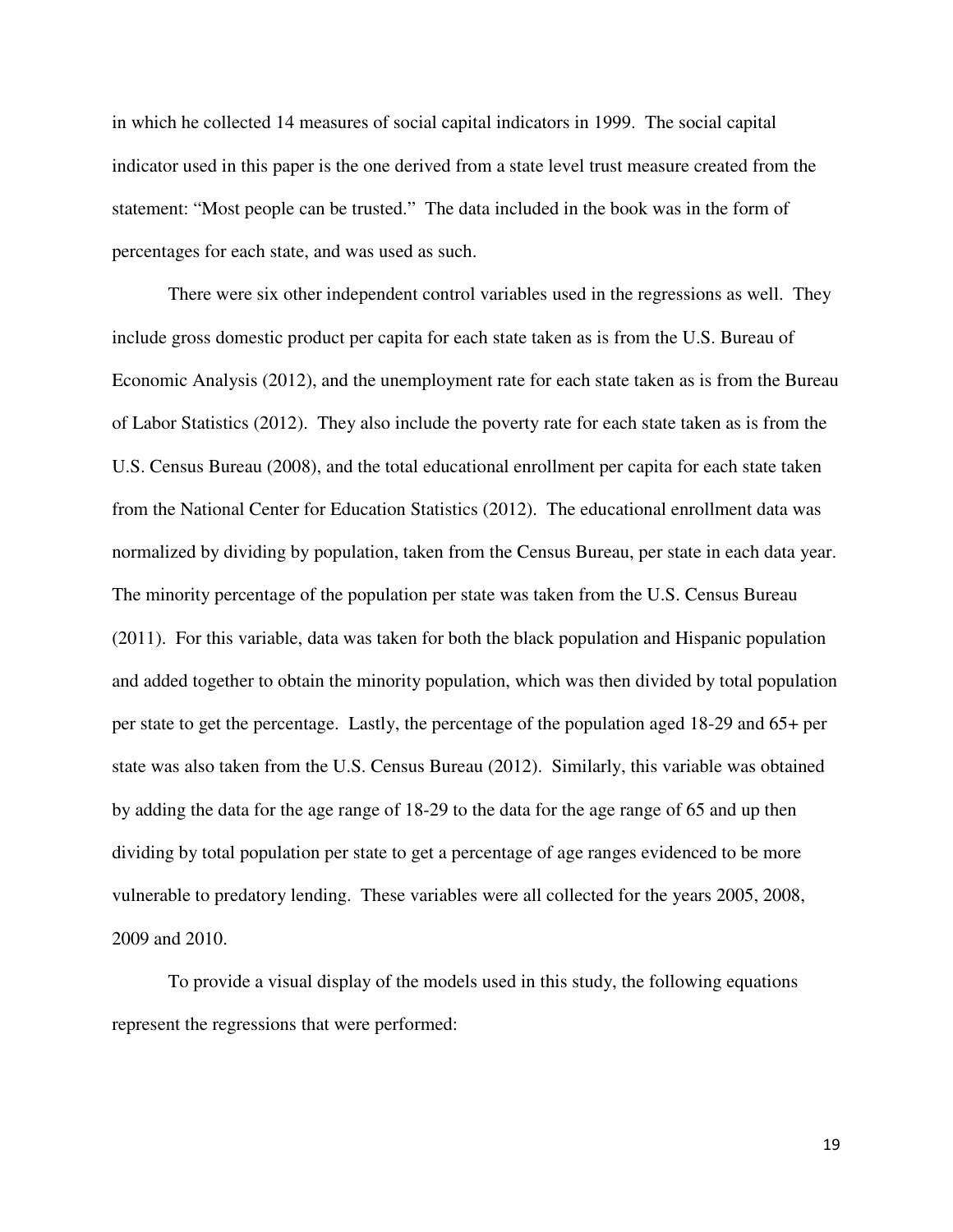| <b>Regression</b> | <b>Empirical Equation</b>                                                                                               |
|-------------------|-------------------------------------------------------------------------------------------------------------------------|
| #1                | lenders = $\beta_1(gdp) + \beta_2(un) + \beta_3(pov) + \beta_4(educ) + \beta_5(min) + \beta_6(age) + \beta_7(ddb08)$    |
| #2                | lenders = $\beta_1(gdp) + \beta_2(un) + \beta_3(pov) + \beta_4(educ) + \beta_5(min) + \beta_6(age) + \beta_7(anes08)$   |
| #3                | amount = $\beta_1(gdp) + \beta_2(un) + \beta_3(pov) + \beta_4(educ) + \beta_5(min) + \beta_6(age) + \beta_7(ddb05)$     |
| #4                | lenders = $\beta_1(gdp) + \beta_2(un) + \beta_3(pov) + \beta_4(educ) + \beta_5(min) + \beta_6(age) + \beta_7(ddb05)$    |
| #5                | $amount = \beta_1(gdp) + \beta_2(un) + \beta_3(pov) + \beta_4(educ) + \beta_5(min) + \beta_6(age) + \beta_7(basoccap)$  |
| #6                | lenders = $\beta_1(gdp) + \beta_2(un) + \beta_3(pov) + \beta_4(educ) + \beta_5(min) + \beta_6(age) + \beta_7(basoccap)$ |

**Table 1. Empirical Models for the Regressions** 

It is essential to take a look at the summary statistics for the data used in this study.

There are two data sets for which to examine the summary statistics – one for 2005 data and one for 2008, 2009 and 2010 data. Starting with the 2008-2010 dataset, the following table gives the mean, standard deviation, minimum and maximum for all of the variables utilized in the first two regressions:

| <b>Variable</b> | <b>Mean</b>         | <b>Std Dev</b>     | <b>Minimum</b>      | <b>Maximum</b>      |
|-----------------|---------------------|--------------------|---------------------|---------------------|
| lenders         | .099 lenders per    | .074 lenders per   | 0.000 lenders per   | .357 lenders per    |
|                 | $1,000$ people      | $1,000$ people     | $1,000$ people      | $1,000$ people      |
| gdp             | \$40,610 per capita | \$7,497 per capita | \$28,596 per capita | \$63,252 per capita |
| un              | 7.10%               | $2.22\%$           | 2.70%               | 14.70%              |
| pov             | 14.02%              | $3.00\%$           | 7.50%               | 22.40%              |
| educ            | 16.72%              | 5.73%              | $7.37\%$            | 73.99%              |
| min             | 20.54%              | 12.70%             | $2.50\%$            | 51.39%              |
| age             | 28.50%              | $2.26\%$           | 23.63%              | 34.93%              |
| ddb08           | 29.84%              | $9.43\%$           | $0.00\%$            | 56.52%              |
| anes08          | 33.52%              | 25.64%             | $0.00\%$            | 100.00%             |

**Table 2. Summary Statistics for 2008-2010 Data** 

As evident from the table, the *lenders* variable – number of lenders per state – exhibits considerable spread from the mean, shown by the standard deviation. The table also shows that the *anes08* trust measure is characterized by a much larger deviation from the mean than the *ddb08* trust measure, which may indicate that it is a less reliable measure.

The next table, representing the dataset for 2005, gives the mean, standard deviation, minimum and maximum for all of the variables utilized in the last four regressions: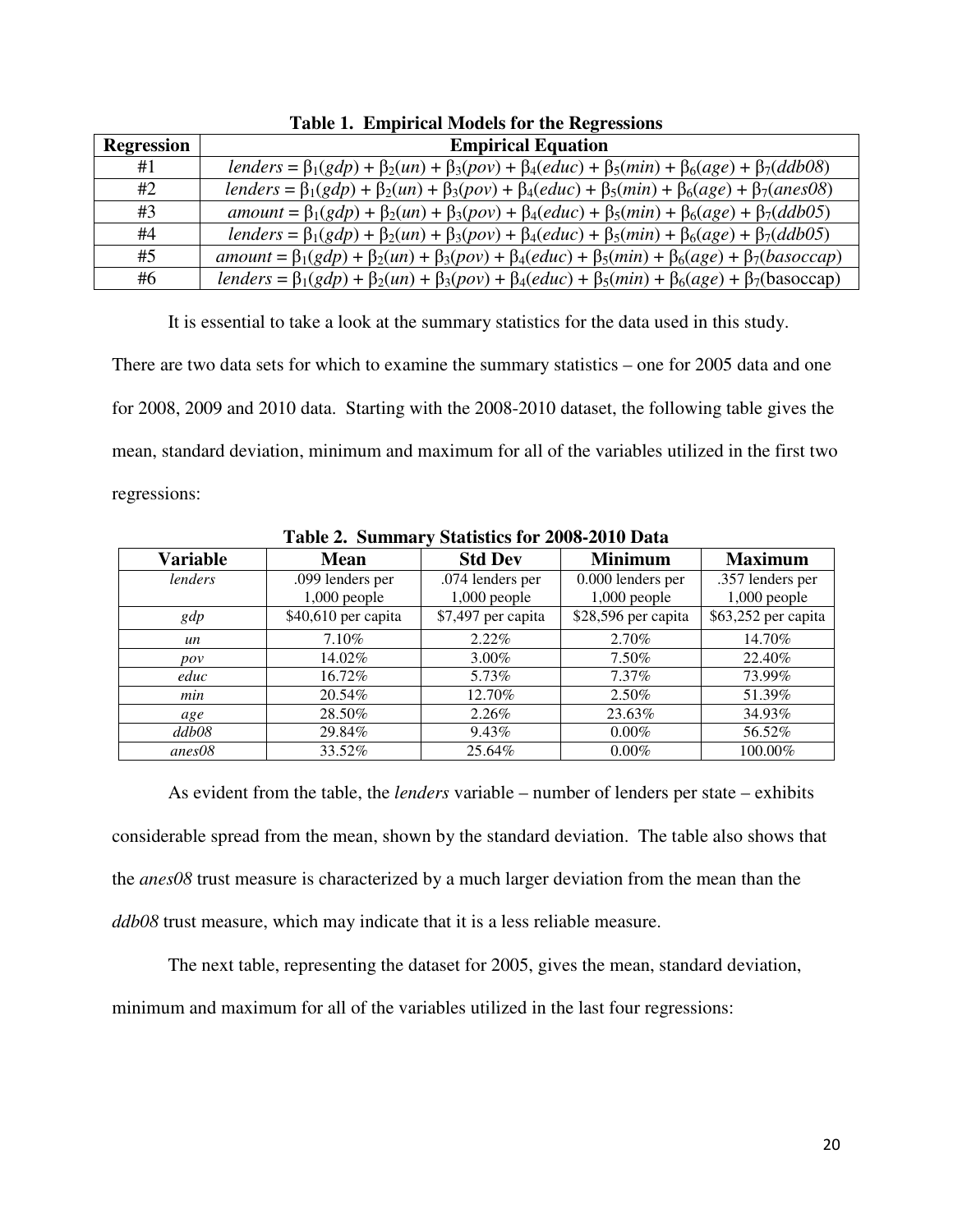| <b>Variable</b> | <b>Mean</b>       | <b>Std Dev</b>    | <b>Minimum</b>    | <b>Maximum</b>    |
|-----------------|-------------------|-------------------|-------------------|-------------------|
| lenders         | .122 lenders per  | .086 lenders per  | 0.000 lenders per | .389 lenders per  |
|                 | $1,000$ people    | $1,000$ people    | $1,000$ people    | $1,000$ people    |
| amount          | \$139.19 borrowed | \$135.30 borrowed | \$13.08 borrowed  | \$782.94 borrowed |
|                 | per capita        | per capita        | per capita        | per capita        |
| gdp             | \$32,435          | \$3,618           | \$24,820          | \$38,408          |
| un              | 4.93%             | 1.12%             | 2.80%             | 7.90%             |
| pov             | 13.21\%           | 2.99%             | 7.60%             | 21.00%            |
| educ            | 16.39%            | 1.33%             | 14.12%            | 20.39%            |
| min             | 19.26%            | 12.52%            | 1.90%             | 47.00%            |
| age             | 26.77%            | 1.63%             | 20.50%            | 30.80%            |
| ddb05           | 52.70%            | 10.47%            | 20.00%            | 72.72%            |
| basoccap        | 44.45%            | 12.37%            | 17.00%            | 67.00%            |

**Table 3. Summary Statistics for 2005 Data** 

It is evident from this table that both of the proxies for payday lending activity, *lenders* and *amount* are characterized by a relatively large deviation from their means. Further, it is notable that the *ddb05* trust measure has a higher mean than the *basoccap* social capital index. The following tables display the lending and trust data graphically for each year:

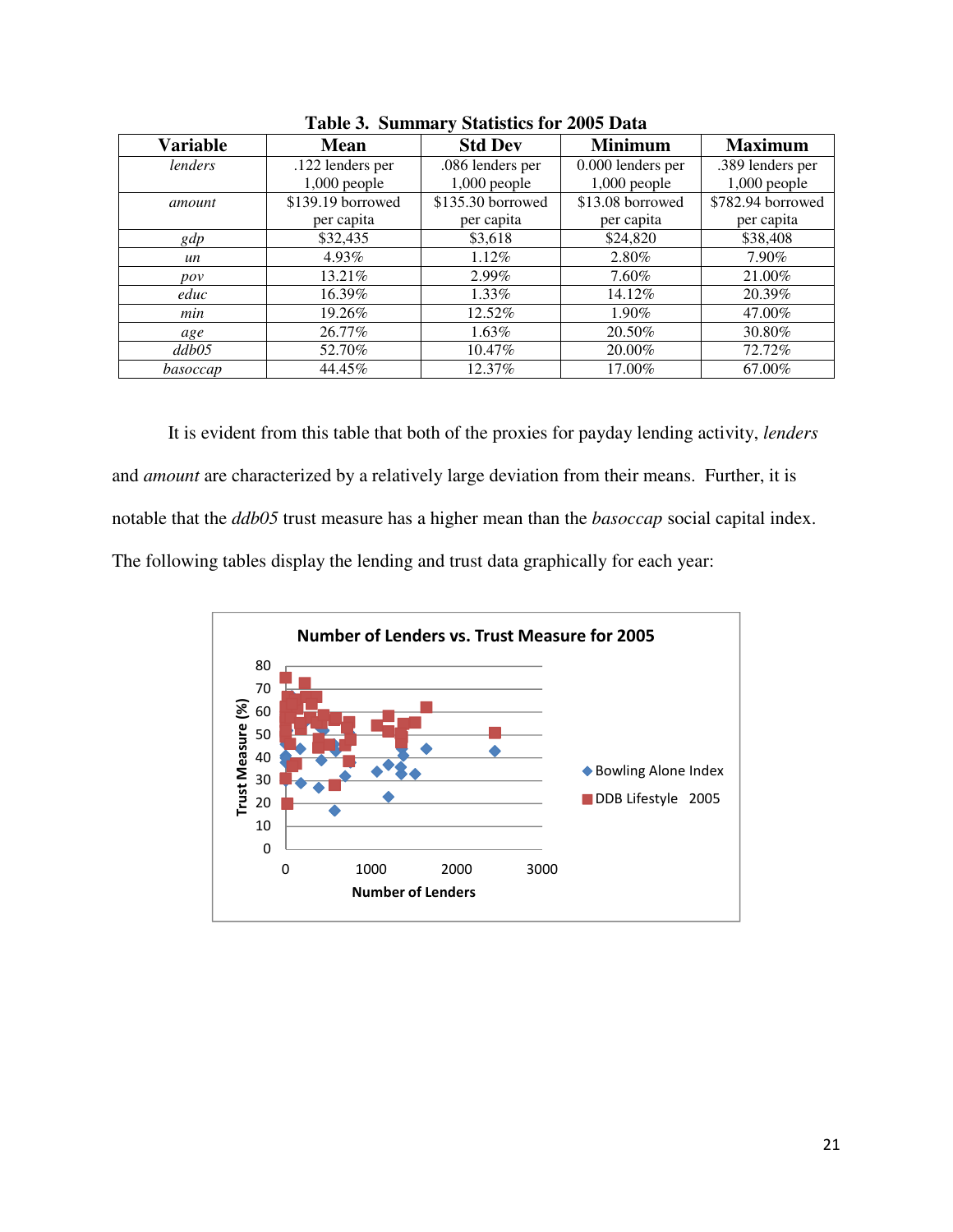



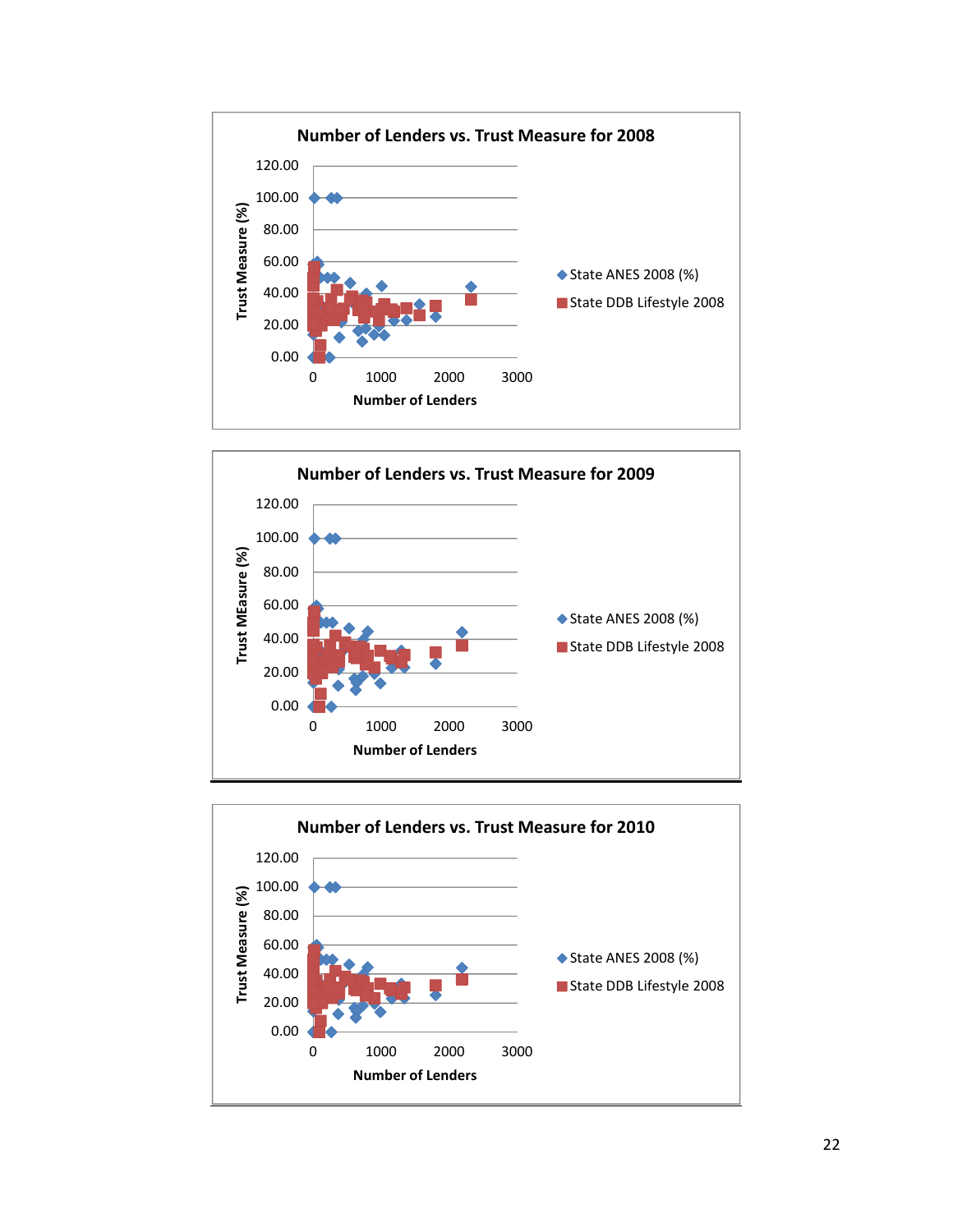It is worth noting that for the 2008, 2009 and 2010 data – for which the graphs look similar as the same trust data was used for all three years – there seem to be a few outliers only for the ANES 2008 data. The three outliers are Hawaii, Iowa and Utah. These three states received a response of 1, or "Most people can be trusted," from all of the questionnaire respondents. However, this may most likely be due to the relatively few respondents that answered that question for those states. Also, in all of the graphs the state of California seems as though it may be an outlier due to the high number of payday lenders it had each year coupled with a relatively average trust measure – again this may only be due to the sheer size of the state and thus the number of payday lenders that operate within its borders.

#### **V. Empirical Results**

The analysis produced an interesting mix of results. Heteroskedasticity was taken into account while performing the regression analyses, as it is a possibility that there is some variance in the error term given the value of the trust measure. Overall the model is adequate: the  $R^2$  is .327 for the first regression and the adjusted  $R^2$  is .287, which is low. For the second regression the R<sup>2</sup> is .312 and the adjusted R<sup>2</sup> is .265 – similar to the first regression. As a reminder, the only difference in these two regressions is the trust measure used: the first using DDB Lifestyle in 2008 and the second using ANES in 2008. The  $R^2$  and adjusted  $R^2$  for the remainder of the regressions vary, and the adjusted  $R^2$  are presented in Table 4 below. These low numbers indicate that the explanatory variables explain only a part of the variation in the dependent variable, or payday lending activity. This does not necessarily mean that the model is not a good fit, but that all of the factors that affect payday lending have not been accounted for in this analysis, or that the dataset is not large enough. Also the  $R^2$  tends to be lower as more variables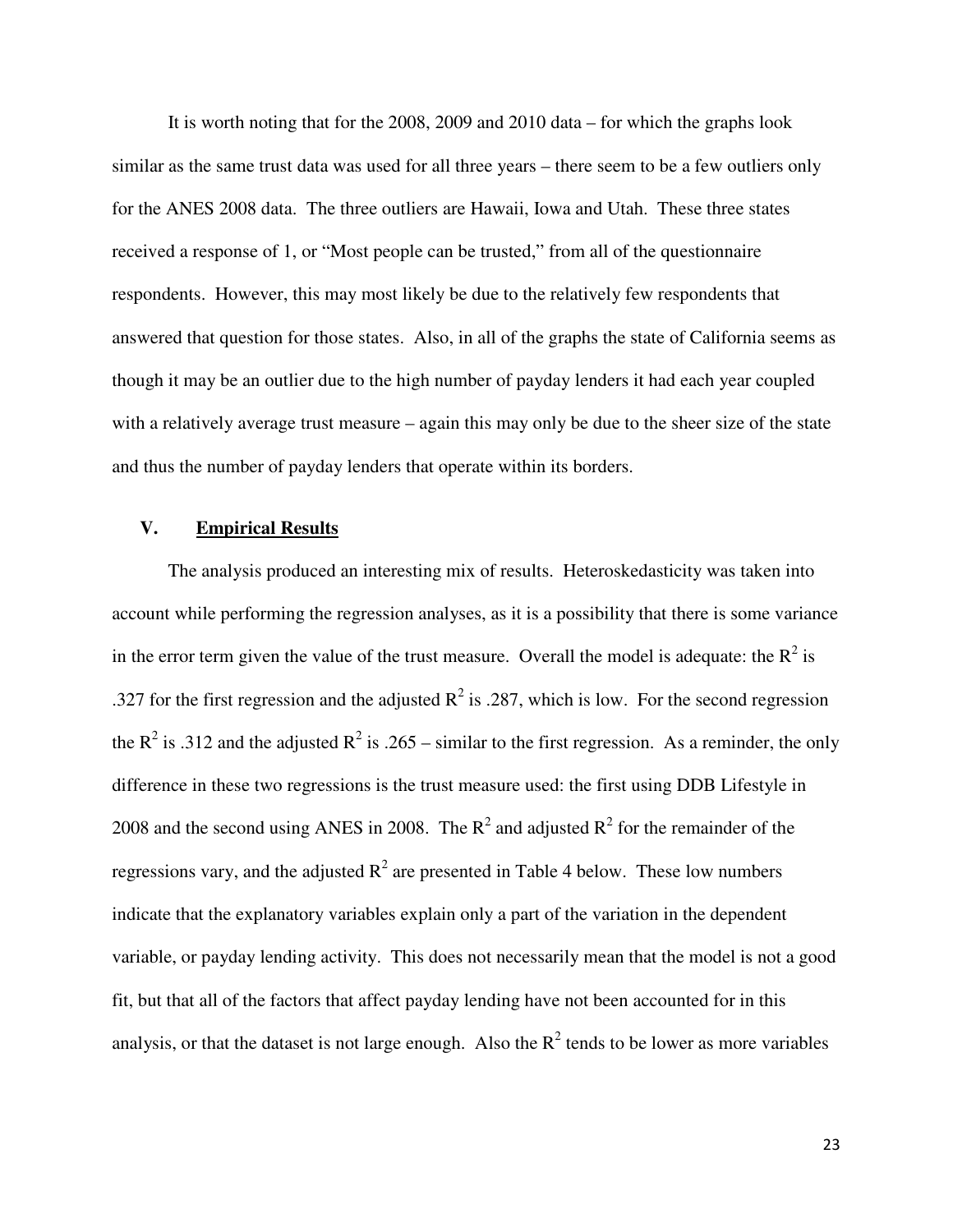are added. The following table summarizes the results of the six regression analyses, with heteroskedasticity-robust standard errors:

|                                | <b>Coefficient and Standard Error</b>     |                                           |                                       |                                      |                                            |                                      |
|--------------------------------|-------------------------------------------|-------------------------------------------|---------------------------------------|--------------------------------------|--------------------------------------------|--------------------------------------|
| Independent<br><b>Variable</b> | #1: Number of<br>Lenders for<br>2008-2010 | #2: Number of<br>Lenders for<br>2008-2010 | #3: \$ Amount<br>Borrowed for<br>2005 | #4: Number of<br>Lenders for<br>2005 | $#5:$ \$<br>Amount<br>Borrowed<br>for 2005 | #6: Number<br>of Lenders<br>for 2005 |
|                                | 5.354E-10                                 | 2.936E-9**                                | $-0.000640$                           | $-4.751E-9$                          | $-0.0163*$                                 | $-1.466E-8$                          |
| gdp                            | $(1.097E-9)$                              | $(1.183E-9)$                              | (0.0163)                              | $(9.200E-9)$                         | (0.00855)                                  | $(6.657E-9)$                         |
|                                | $-0.00000792***$                          | $-0.00000704**$                           | $-7.098$                              | $-0.00000584$                        | 7.361                                      | 7.233E-8                             |
| un                             | (0.00000290)                              | (0.00000317)                              | (22.347)                              | (0.0000130)                          | (16.0986)                                  | (0.0000135)                          |
|                                | 0.00001556***                             | $0.00000213***$                           | 17.192                                | 0.00000940                           | $-9.246$                                   | $-7.312E-8$                          |
| pov                            | (0.00000385)                              | (0.00000407)                              | (25.766)                              | (0.0000130)                          | (8.626)                                    | (0.00000772)                         |
|                                | $-0.00000108**$                           | $-9.902E-7**$                             | $-10.553$                             | $-0.00000439$                        | $-9.109$                                   | $-0.00000930$                        |
| educ                           | $(4.373E-7)$                              | $(4.741E-7)$                              | (16.723)                              | (0.0000121)                          | (12.206)                                   | (0.00000897)                         |
|                                | $-1.138E-7$                               | $-8.474E-7$                               | $-1.331$                              | $-3.316E-8$                          | 0.737                                      | 4.285E-7                             |
| min                            | $(4.839E-7)$                              | 5.439E-7                                  | (3.191)                               | (0.00000161)                         | (1.541)                                    | (0.00000116)                         |
|                                | $-0.00000872***$                          | $-0.0000112***$                           | $-0.775$                              | $-0.00000179$                        | $-15.116$                                  | $-0.0000145$                         |
| age                            | (0.00000265)                              | (0.00000302)                              | (20.187)                              | (0.0000113)                          | (11.328)                                   | (0.00000864)                         |
|                                | $-0.00000128**$                           |                                           |                                       |                                      | --                                         |                                      |
| ddb08                          | $(5.945E-7)$                              | $\overline{\phantom{a}}$                  | --                                    | ۰.                                   | ۰.                                         |                                      |
|                                | --                                        | 1.342E-7                                  | ۰.                                    | ۰.                                   | ۰.                                         | ۰.                                   |
| anes08                         | --                                        | 2.293E-7                                  | ۰.                                    | ۰.                                   | ۰.                                         | ۰.                                   |
|                                | --                                        | --                                        | 1.969                                 | 0.00000104                           | ۰.                                         |                                      |
| ddb05                          | --                                        | --                                        | (1.930)                               | (0.00000104)                         | ۰.                                         |                                      |
|                                | --                                        | --                                        |                                       |                                      | $-1.945$                                   | 3.930E-7                             |
| basoccap                       | --                                        | --                                        |                                       | --                                   | (2.0400)                                   | (0.00000145)                         |
| Adj- $R^2$                     | 0.287                                     | 0.265                                     | $-0.0849$                             | 0.0342                               | 0.200                                      | 0.193                                |
| $\mathbf N$                    | 126                                       | 111                                       | 39                                    | 40                                   | 33                                         | 33                                   |

|  | <b>Table 4. OLS Regression Results</b> |  |
|--|----------------------------------------|--|
|  |                                        |  |

 $*p<.1$ ,  $*p<.05$ ,  $**p<.01$ 

 Looking more closely at the parameters of interest, which are in bold in the table, it is clear to see that the only trust measure that showed any statistical significance was the DDB Lifestyle Survey trust question in 2008 from the first regression. The interpretation of the parameter for the trust variable *ddb08*  is as follows: if the trust measure for a state increases by 1%, this indicates that the number of payday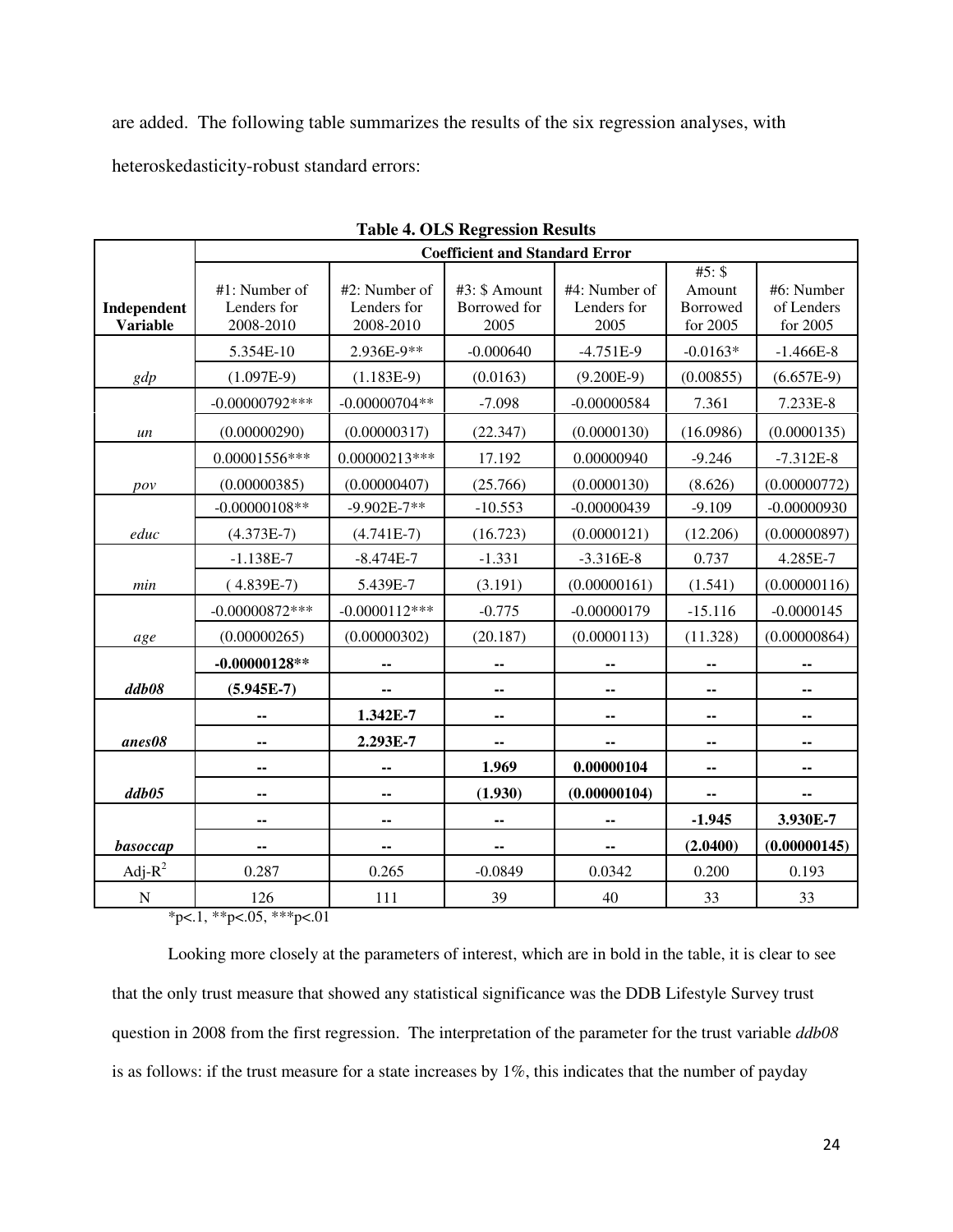lenders in that state per 1,000 people is 0.00000128 less, or .00128 less for every 1 million people, holding all other factors constant. This is the expected direction. Obviously, the level of trust in a community does not have a large impact on the level of payday lending activity, but there is a slight relationship. However, this relationship can only be detected using the DDB Lifestyle Survey data for 2008, and a similar relationship is not discovered between the payday lending activity data and the other measures of trust (ANES 2008, DDB Lifestyle 2005, and the *Bowling Alone* social capital index).

 Looking at the other significant independent variables, only *un, pov, educ*, and *age* are significant in the first regression. The interpretation of these variables is as follows: if the unemployment rate increases by 1%, this indicates that the number of payday lenders in that state per 1,000 people is 0.00000792 less holding other factors constant, which is not the expected direction. However, this does make sense as those who are unemployed will not have proof of income which may be needed to take out a payday loan. Further, if the poverty rate increases by 1%, this indicates that the number of payday lenders in that state per 1,000 people is 0.0000156 higher holding other factors constant, which is the expected direction. If the total educational enrollment per capita increases by 1%, this indicates that the number of payday lenders in that state per 1,000 people is 0.00000108 less holding other factors constant, which is the expected direction. Lastly, if the percentage of the population aged 18-29 and 65+ increases by 1%, this indicates that the number of payday lenders in that state per 1,000 people is 0.00000872 less holding other factors constant, which is not the expected direction. The standard errors for these parameters are relatively large compared to the coefficients, which indicates that the variance of the estimated parameters is large and therefore not very efficient. Also, it can be seen that for the third regression, in which the total dollar amount borrowed per state was regressed on the DDB Lifestyle Survey trust question for 2005 there is a negative adjusted  $R^2$  which indicates that this is not a good estimated model for the variables of interest.

 As for the rest of the regression analyses, only number 2 displayed significant parameters, except for the parameter for *gdp* in regression 5, which uses the total dollar amount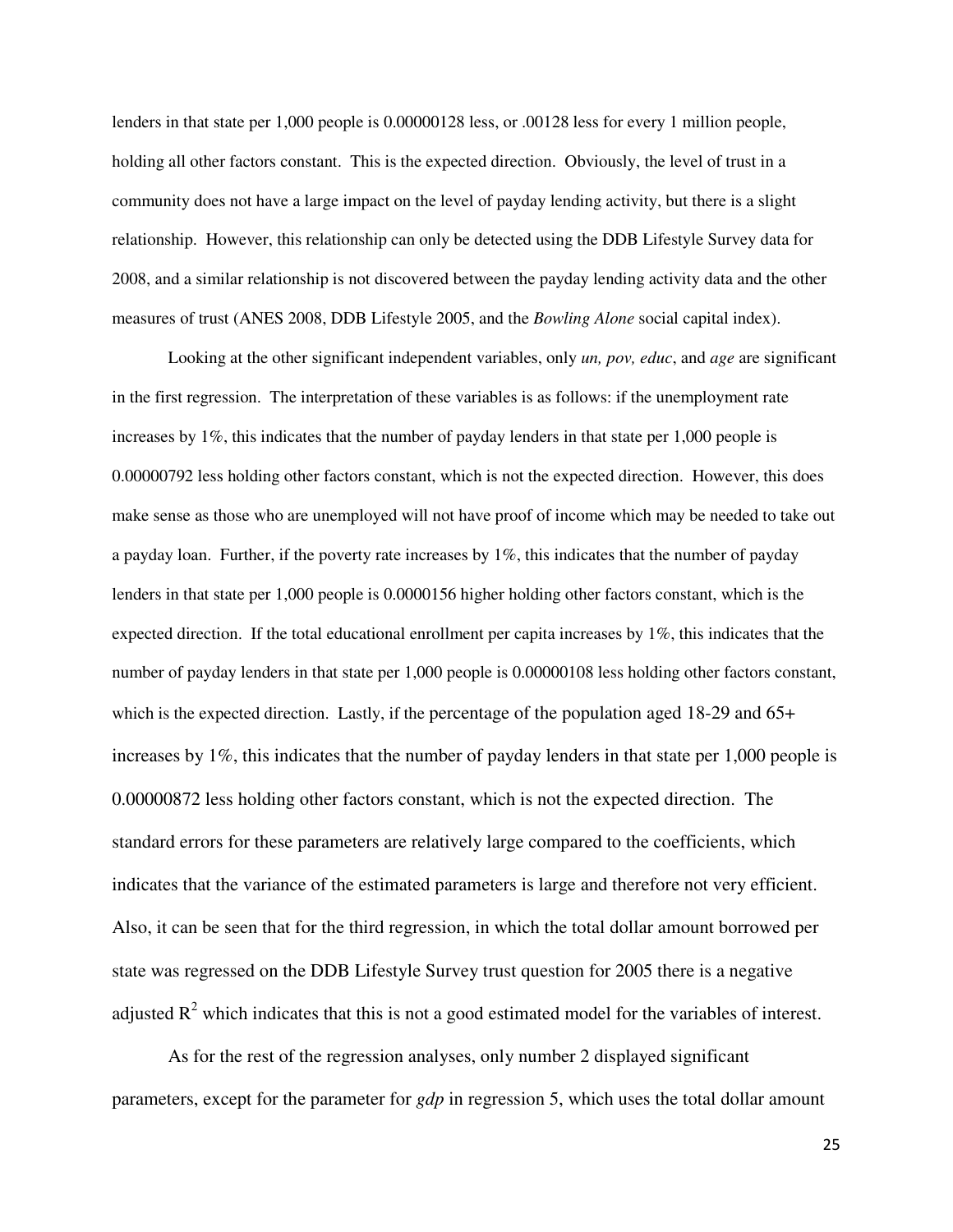borrowed per capita in 2005 as the dependent variable. The same independent variables are significant in regression 2 as in regression 1, except the parameter of interest – that for *anes08* – is *not* significant this time, but the parameter for *gdp* is, and is interpreted as follows: if GDP per capita increases by \$1, this indicates that the number of payday lenders in that state per 1,000 people is 2.936E-9 higher holding other factors constant, which is not the expected direction. These results indicate that the other trust measures, namely *anes08*, *ddb05*, and *basoccap* may be inferior to *ddb08* and may imply that there are data quality issues with these three measures.

 Sensitivity analyses were conducted for multicollinearity as well as for serial correlation of degree 1. Also, the regressions were re-run excluding the insignificant explanatory variables. As for multicollinearity, it can be argued that there is a high correlation between unemployment and GDP, and also between the age and education variables, and therefore the six regressions were run without the unemployment and age independent variables – and also taking heteroskedasticity into account. As for the rationale behind this, the rate of unemployment in a state in part determines the productivity of the local economy, which in turn can be translated into that state's gross domestic product. Further, the percentage of a state's population made up of those between the ages of 18 and 29 as well as 65+ could be related to the total educational enrollment rate of that state as states with more young people and fewer seniors are expected to have higher enrollment rates. The results of these regression analyses are as follows: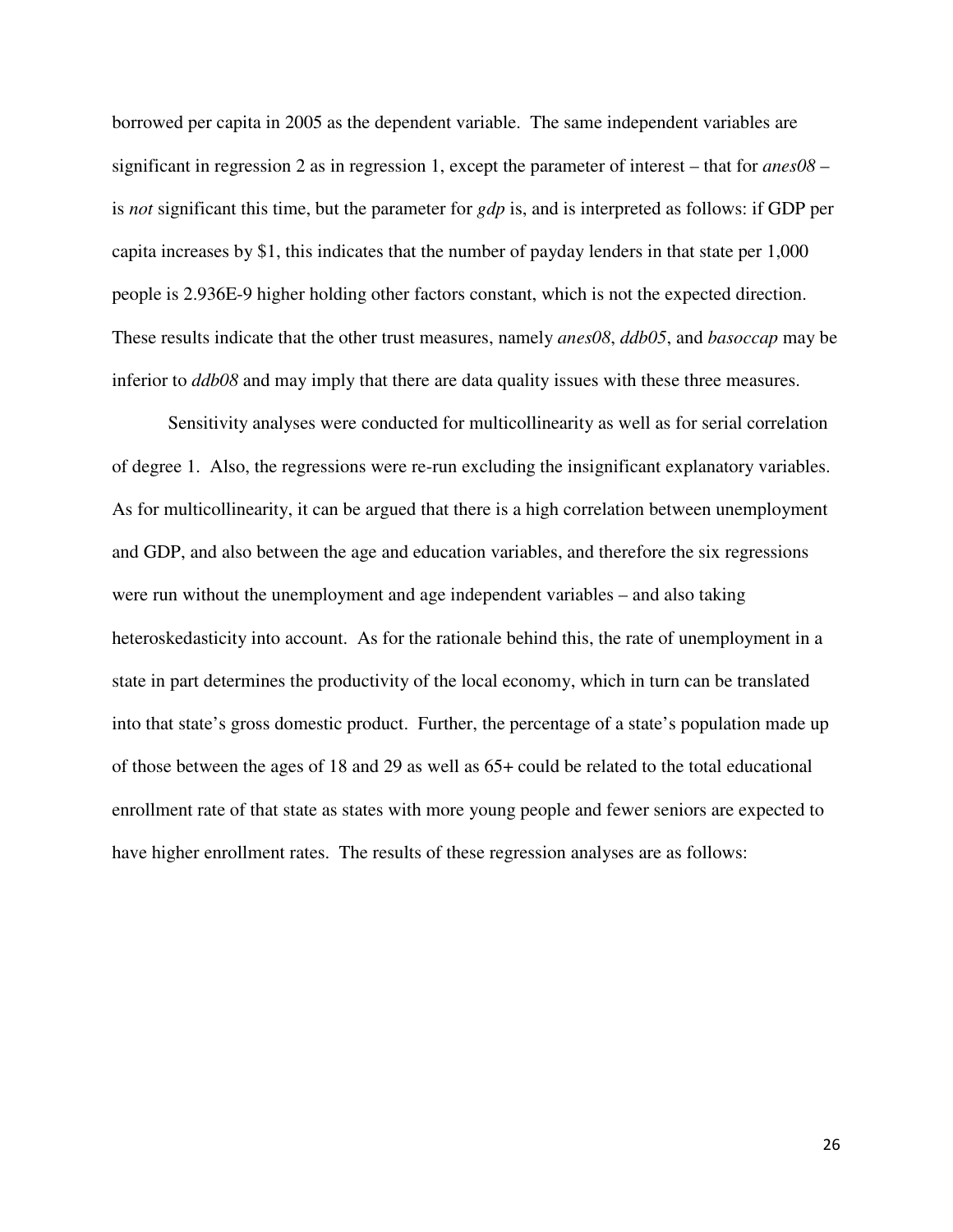|                                | <b>Coefficient and Standard Error</b>        |                                              |                                       |                                      |                                          |                                      |
|--------------------------------|----------------------------------------------|----------------------------------------------|---------------------------------------|--------------------------------------|------------------------------------------|--------------------------------------|
| Independent<br><b>Variable</b> | $#1$ : Number of<br>Lenders for<br>2008-2010 | $#2$ : Number of<br>Lenders for<br>2008-2010 | #3: \$ Amount<br>Borrowed for<br>2005 | #4: Number of<br>Lenders for<br>2005 | #5: \$<br>Amount<br>Borrowed<br>for 2005 | #6: Number<br>of Lenders<br>for 2005 |
|                                | 2.735E-7                                     | $0.00000255**$                               | $-0.000564$                           | $-0.00000429$                        | $-0.00987*$                              | $-0.00000857$                        |
| gdp                            | (0.00000113)                                 | (0.00000118)                                 | (0.0111)                              | (0.00000666)                         | (0.00605)                                | (0.00000517)                         |
|                                | $0.0112***$                                  | $0.0162***$                                  | 15.812                                | 0.00858                              | $-3.618$                                 | 0.00391                              |
| pov                            | (0.00397)                                    | (0.00422)                                    | (19.391)                              | (0.0102)                             | (8.263)                                  | (0.00695)                            |
|                                | $-0.000782**$                                | $-0.000910**$                                | $-10.035$                             | $-0.00351$                           | $-2.539$                                 | $-0.00277$                           |
| educ                           | (0.000371)                                   | (0.000441)                                   | (13.162)                              | (0.0103)                             | (11.625)                                 | (0.00928)                            |
|                                | 0.000190                                     | $-0.000454$                                  | $-1.369$                              | $-0.0000560$                         | 0.410                                    | 0.0000523                            |
| min                            | (0.000488)                                   | (0.000539)                                   | (3.417)                               | (0.00166)                            | (1.793)                                  | (0.00137)                            |
|                                | $-0.00167***$                                | --                                           | ۰.                                    | --                                   | --                                       | --                                   |
| ddb08                          | $(5.945E-7)$                                 |                                              |                                       | ۰.                                   | --                                       |                                      |
|                                | --                                           | 0.00000285                                   |                                       | ۰.                                   | ۰.                                       |                                      |
| anes08                         | --                                           | (0.000244)                                   |                                       | --                                   | --                                       |                                      |
|                                | --                                           |                                              | 2.036                                 | 0.00109                              | --                                       |                                      |
| ddb05                          | --                                           | --                                           | (2.028)                               | (0.00107)                            | ۰.                                       |                                      |
|                                | --                                           | --                                           |                                       |                                      | $-2.645$                                 | $-0.000266$                          |
| basoccap                       | --                                           | --                                           |                                       | --                                   | (2.004)                                  | (0.00146)                            |
| $Adj-R^2$                      | 0.232                                        | 0.191                                        | $-0.0212$                             | 0.0876                               | 0.212                                    | 0.213                                |
| $\mathbf N$                    | 126                                          | 111                                          | 39                                    | 40                                   | 33                                       | 33                                   |

**Table 5. OLS Regression Results Correcting for Mutlicollinearity: Excluding Unemployment and Age** 

 $*p<.1$ ,  $*p<.05$ ,  $**p<.01$ 

 As can be seen from Table 5, the results are similar to those in Table 4. The parameter of interest is significant in the first regression, and has a much larger coefficient. To interpret the parameter: if the trust measure for a state increases by 1%, this indicates that the number of payday lenders in that state per 1,000 people is 0.00167 less, or 1.67 less for every 1 million people holding other factors constant. The adjusted  $R^2$  however is lower, but not by much. There is much less variance in the coefficient for *ddb08*, which may indicate evidence of multicollinearity in the original regressions, and thus this may be a better model. Further, the possibility of serial correlation of degree 1 was tested. Serial correlation may be a concern as data collection protocol and subsequently human error may cause the error term to depend on the year the data was collected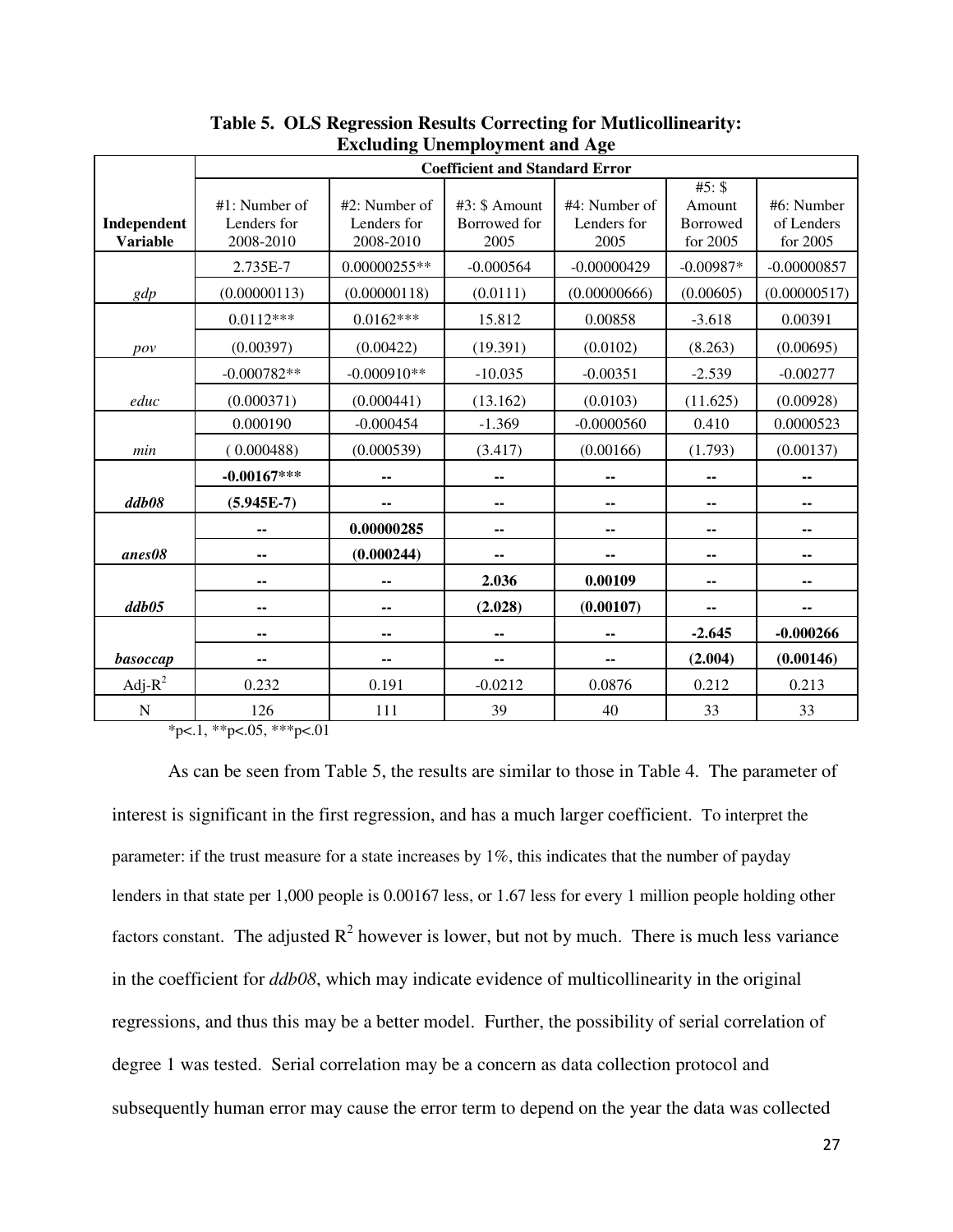for payday lending activity. However, the results indicate that serial correlation is not present in this analysis. Finally, looking at the results from running the regressions without the insignificant explanatory variables – *min* and *gdp* – the results are similar, yet the coefficients of the estimated parameters are much larger. The same variables are significant as in the first set of regressions, and in the same direction, yet the coefficient on *ddb08* is now -.00142, 1,000 times larger than that in the first regression. It is also significant at the .01% level, whereas previously it was only significant at the .05% level. However, the adjusted  $R^2$  for this regression is .246, lower than previously. Aside from *ddb08*, the other trust measures do not show any statistical significance. Overall, this is evidence that dropping the insignificant variables makes a difference in the impact of the trust measure on payday lending activity, but it is not a better model.

In general these results are consistent with the theory's predictions. Looking only at the first regression from Table 4 – noting that the parameter of interest was not significant in the remaining five regressions – there are five significant variables, three of which are in the direction and magnitude that is consistent with the theory. The three that are consistent with the theory are as follows: *pov* which has a positive coefficient, *educ* which has a negative coefficient, and *ddb08* which has a negative coefficient and is between 0 and -1. The two that are not are *un* which had a negative coefficient and *age* which also had a negative coefficient. This could be explained as follows: those who are unemployed would not have proof of income that may be needed for a payday loan and therefore would not be able to take out a loan. Also, it is possible that the age range that is most likely to take out payday loans on a national scale would fall in between the ages of 29 and 65. Looking only at the first regression from Table 5, which accounts for multicollinearity, there are three significant variables, and all three of those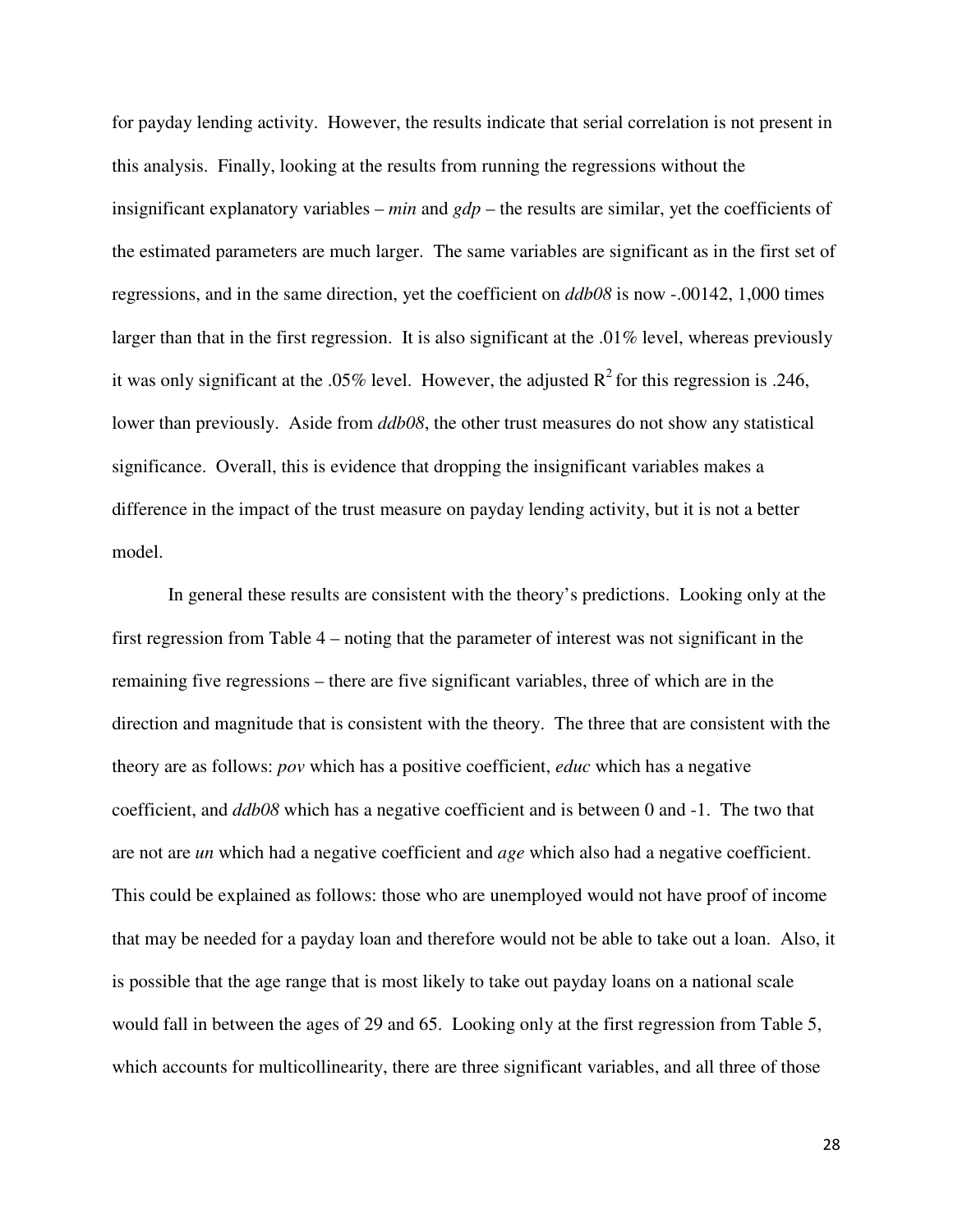are in the direction and magnitude consistent with the theory. The three variables are *pov* which has a positive coefficient, *educ* which has a negative coefficient, and *ddb08* which has a negative coefficient and is between 0 and -1. Lastly, looking only at the first regression in which the insignificant variables were dropped, the results are also consistent with the theory's predictions as the coefficient for *ddb08* is negative and between 0 and -1.

Comparing these results with those of other researchers, the results are consistent with other studies in terms of the impact of poverty and education on payday lending activity. Previous papers as mentioned in the literature review, such as Gallmeyer and Roberts' 2009 study, have found evidence that poverty can exacerbate the concentration of predatory lenders and that a more educated population can reduce the use of predatory lending. However, the results of this study do not provide evidence that agrees with previous studies in regard to minority populations and the young and elderly population in terms of the existence of predatory lenders in areas where those populations are more concentrated. This may be rectified by the fact that the unit of study in this analysis is the state and the unit of study in previous research is much smaller.

As mentioned in the introduction, the implications for the findings of this study include efforts to formulate policies that aim to increase levels of social capital and trust in communities. However, though there was some evidence that trust levels have a negative relationship with predatory lending activity, the coefficients were not large and may not warrant policy changes until further research areas are explored, as outlined in the conclusion. Nonetheless, there are many benefits to increasing the level of social capital and trust in communities as well as reducing payday lending activity and predatory lending more generally. The findings of this study shed some light on a new aspect of community life that relates to predatory lending and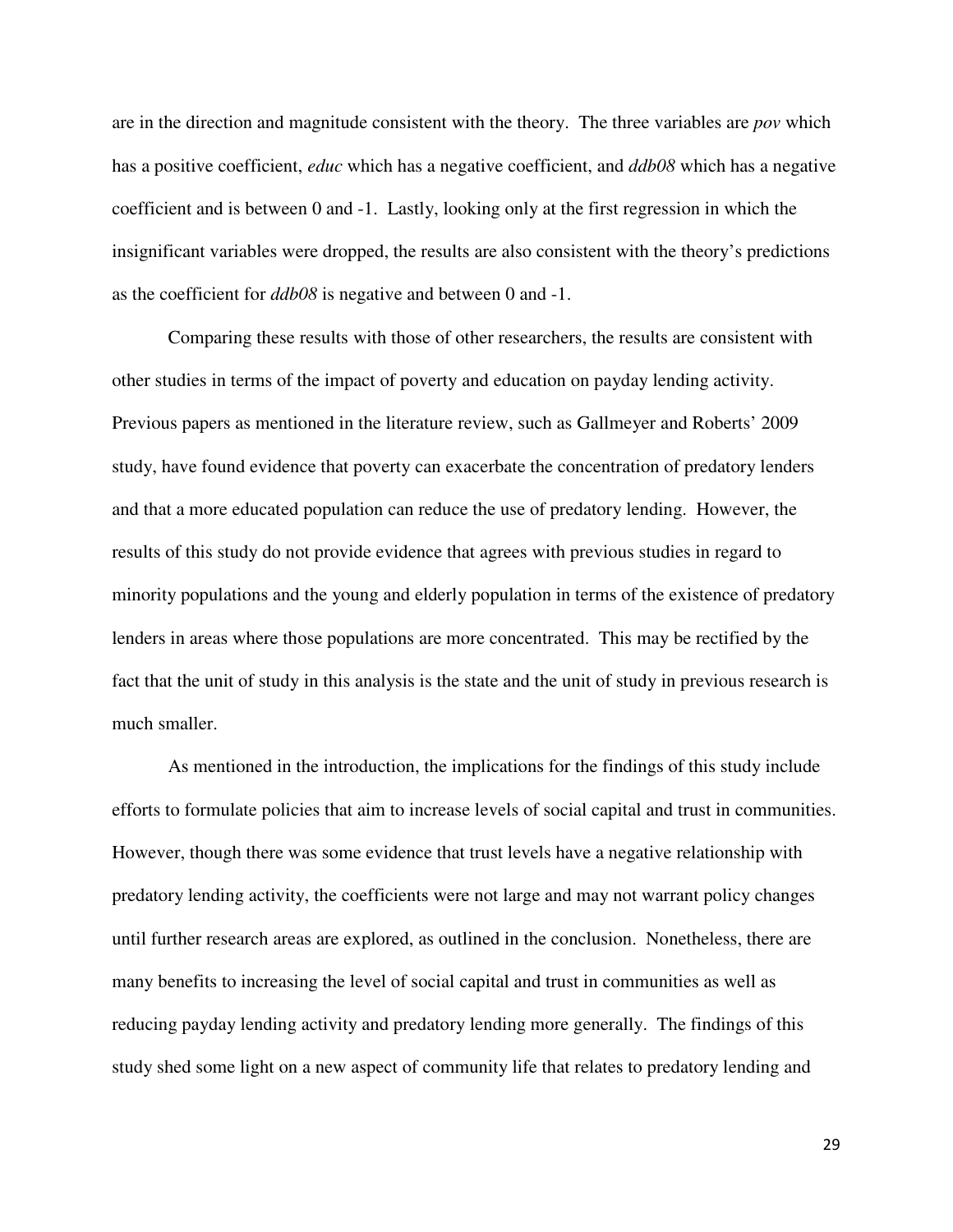will aid in efforts to curb this lending by providing valuable insight into its causes. More directly, this study will serve as a segway to open up new avenues of research that will provide valuable insight into the predatory lending industry. It is also recommended that this study serve as a catalyst for more comprehensive and consistent data collection practices among state regulatory offices.

#### **VI. Summary and Conclusions**

The purpose of this paper has been to address a gap in theory pertaining to the relation between payday lending activity in each state and the level of trust and social capital in that state. This research has been motivated by the fact that as of yet no study has explicitly looked at the association between predatory lending and the overall level of trust and social capital in a community. As mentioned previously, most of the studies done thus far regarding predatory lending focus on the negative effects of these loans on the borrowers' financial situation, the predatory practices and economic impact of payday lenders, the location decisions of payday lenders and the types of borrowers they target, industry regulation, as well as borrower knowledge and perceptions of payday lenders and alternative options they have available.

The contributions of this study include evidence that there is a relationship between both the concentration of payday lenders in each state and trust, as well as the volume of payday activity and trust. The topic of trust and social capital has not been studied previously in relation to the predatory lending industry and this serves as the catalyst for new directions of future research. This is a national study that employs data from 40 U.S. states, all those for which consistent data were available. Previous studies have only examined a region of the U.S.

As for policy implications, the findings of this study indicate that efforts to formulate policy that aim to increase levels of social capital and trust in communities would be beneficial.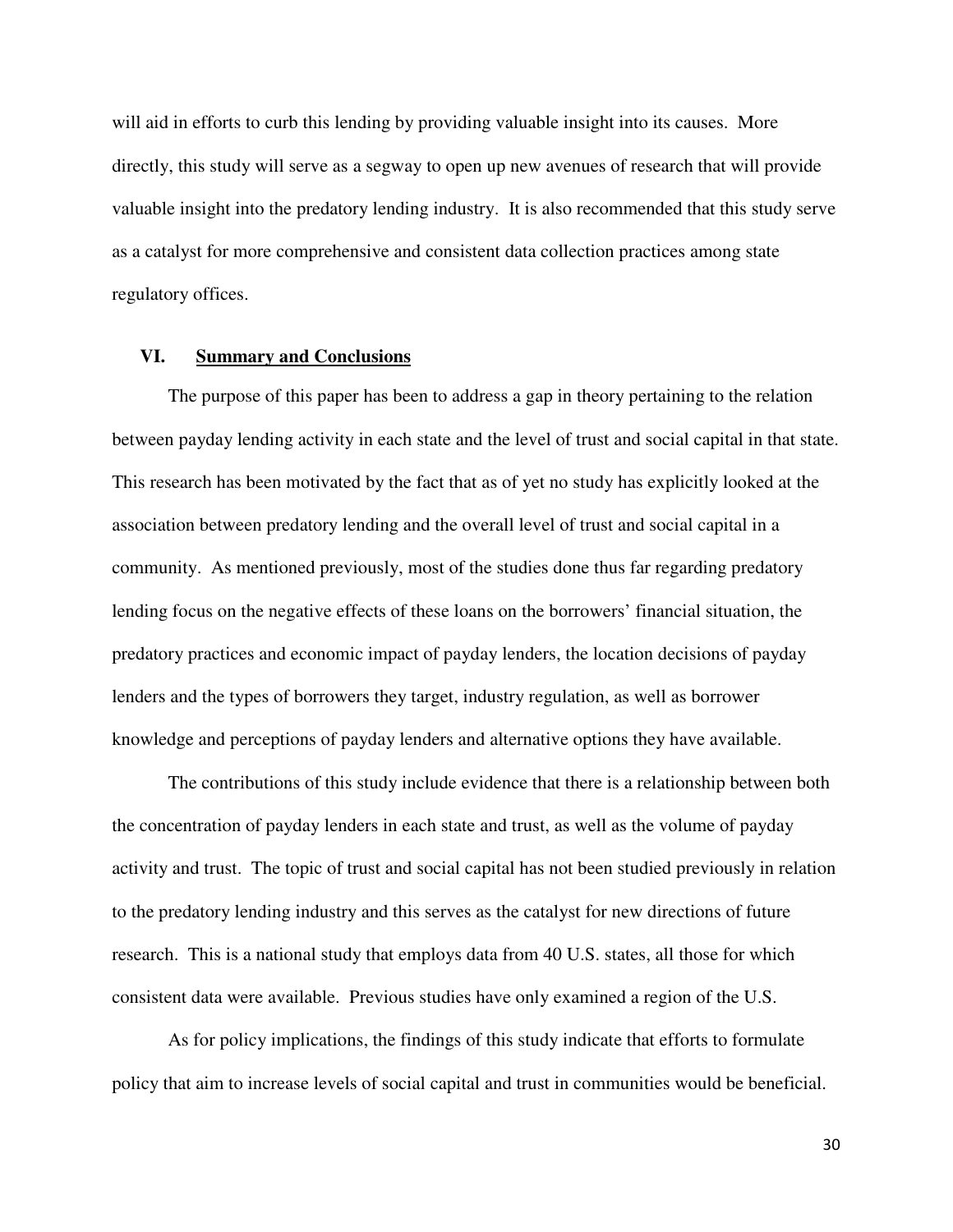As there are many obvious benefits to increasing the level of social capital and trust in communities, reducing payday lending activity and predatory lending more generally is but one of these possible benefits. The findings of this study have shed light on how the social fabric of a community may fuel predatory lending and can aid in efforts to curb this lending locally by providing valuable insight into its causes. This research could support advocacy efforts to this end.

 There are a few shortcomings to this research, including the relatively small dataset. It would be beneficial to have more years of data for both number of lenders and total dollar amount borrowed, however consistent data across states was not available. It would also be beneficial to have additional years of data for the trust measures. This eliminated the possibility to perform fixed-effect analysis which could account for fixed effects across states. There are also limitations to these findings in that quality issues may be present in regard to the trust measure data for the DDB Lifestyle Surveys and the ANES.

 Out of these limitations come numerous directions for future research. Some of these include re-conducting this study in the future after more comprehensive data collection practices have been put into use by state regulatory offices. Bi-directionality could also be addressed in that there may be a relationship in which the instance of payday lenders affects the level of trust in a society. Instrumental variables could be used to this effect. Future research could also include studying this question at the county level at various locations around the U.S., which could help to standardize the different regional laws and regulations pertaining to predatory lending. More specifically, those states with no regulation could be studied separately from those outlawing predatory lending. Further, the impact and success of various regulatory strategies could be examined.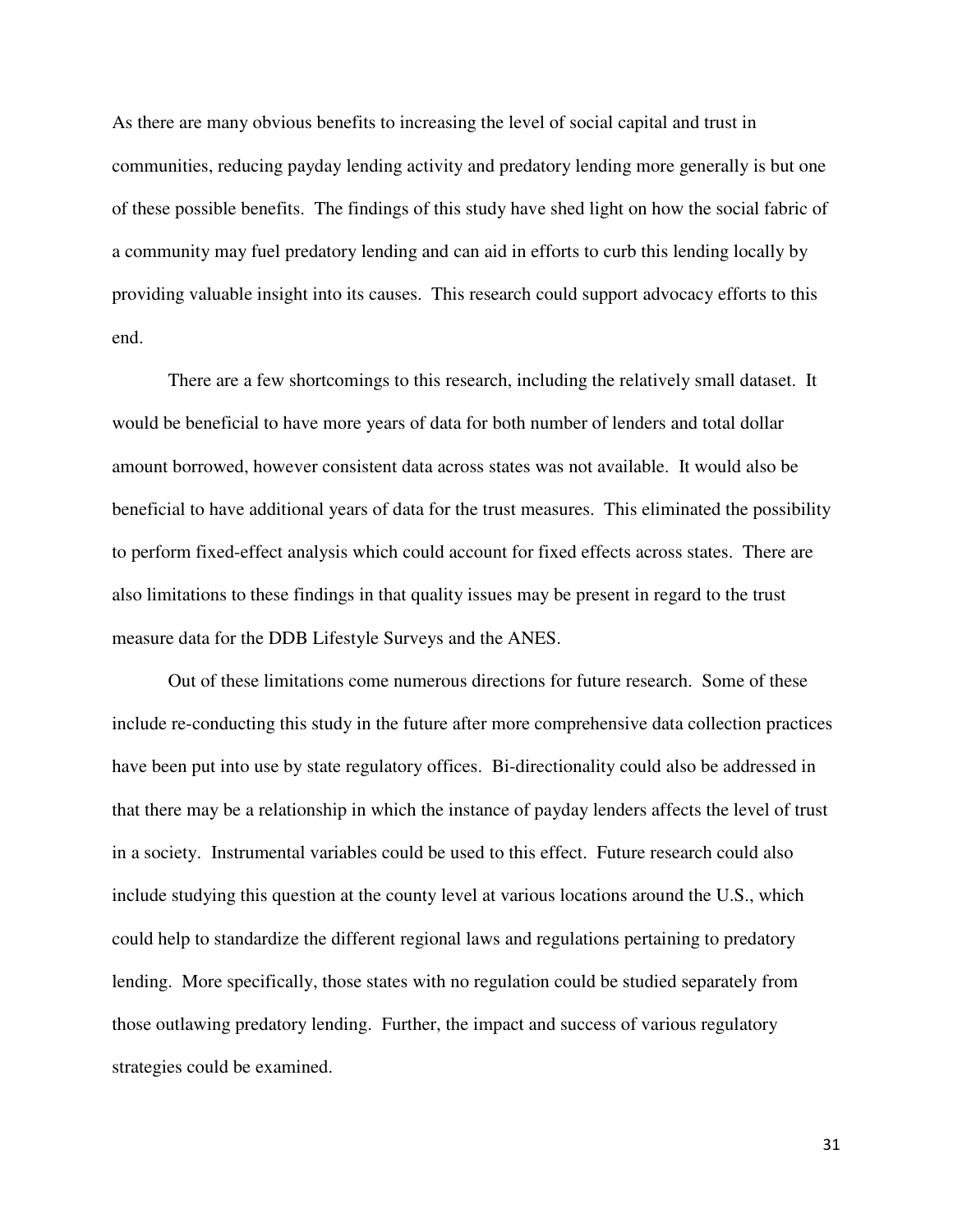Further, there are many other related areas of predatory lending that exist in addition to payday lending that could be studied, including pawn shops, title loan companies, as well as the burgeoning online payday lending industry. It is also advisable to study traditional banking institutions and their use of payday loans, including the differences in interest rates charged. The avenues for future research and discovery, and consequently new regulations are practically endless. This study has provided another piece to the puzzle in the campaign to curb predatory lending practices in the United States.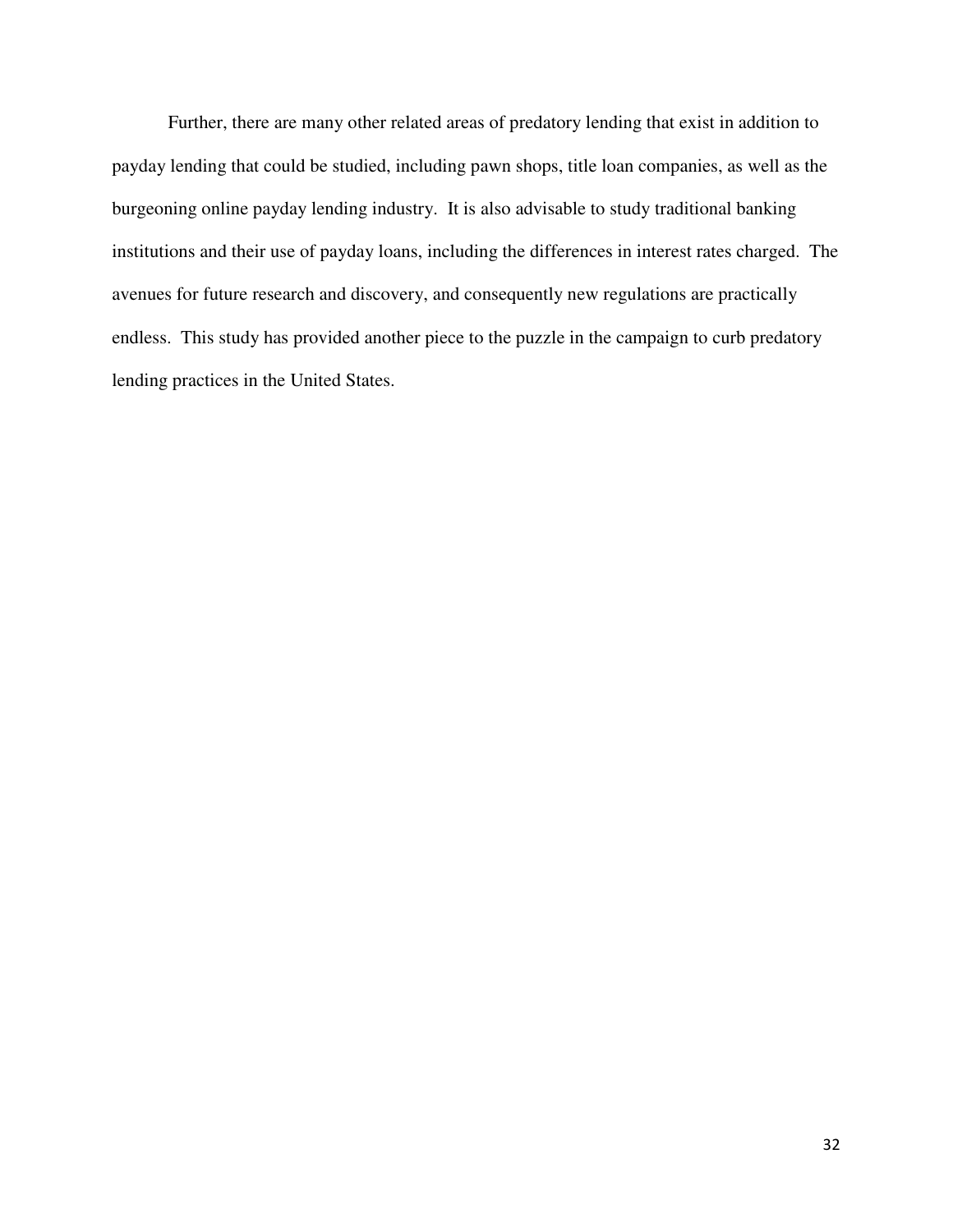# **Bibliography**

- American National Election Survey. 2011. "Public Data Products." Data Center. Retrieved January 25, 2011 http://www.electionstudies.org/studypages/download/datacenter\_all.htm.
- Baliamoune-Lutz, Mina. 2011. "Trust-based social capital, institutions, and development." The Journal of Socio-Economics 40: 335-346.
- Bureau of Economic Analysis. 2012. "Regional Data: GDP & Personal Income." *United States Department of Commerce*. Retrieved June 10, 2012 http://bea.gov/iTable/iTable.cfm?ReqID=70&step=1&isuri=1&acrdn=1.
- Bureau of Labor Statistics. 2012. "Local Area Unemployment Statistics: Unemployment Rates for States." United States Department of Labor. Retrieved May 5, 2012 http://www.bls.gov/lau/.
- Burtzlaff, David and Groce, Brittny. 2011. "Payday Loan Industry." Stephens Inc. Industry Report, 6.
- Caskey, John P. 2002. "The Economics of Payday Lending." University of Wisconsin-Madison School of Business and the Filene Research Institute, Prepared for the Center for Credit Union Research, 1-52.
- Center for Responsible Lending. 2011. "Payday Lending." Center for Responsible Lending: Protecting Home Ownership and Family Wealth. Retrieved November 22, 2011 http://www.responsiblelending.org/payday-lending/tools-resources/borrowers.html.
- Damar, H. Evren. 2009. "Why do Payday Lenders Enter Local Markets? Evidence from Oregon." *Rev Ind Organ* 34:173–191.
- DDB Lifestyle Survey. 2005. Data received May 22, 2011 from Oz Dincer, Department of Economics, Illinois State University.
- DDB Lifestyle Survey. 2008. Data received May 22, 2011 from Oz Dincer, Department of Economics, Illinois State University.
- Gallmeyer, Alice and Roberts, Wade T. 2009. "Payday lenders and economically distressed communities: A spatial analysis of financial predation." *The Social Science Journal*  46: 521-538.
- Graves, Steven M. 2003. "Landscapes of Predation, Landscapes of Neglect: A Location Analysis of Payday Lenders and Banks." *The Professional Geographer* 55(3): 303-317.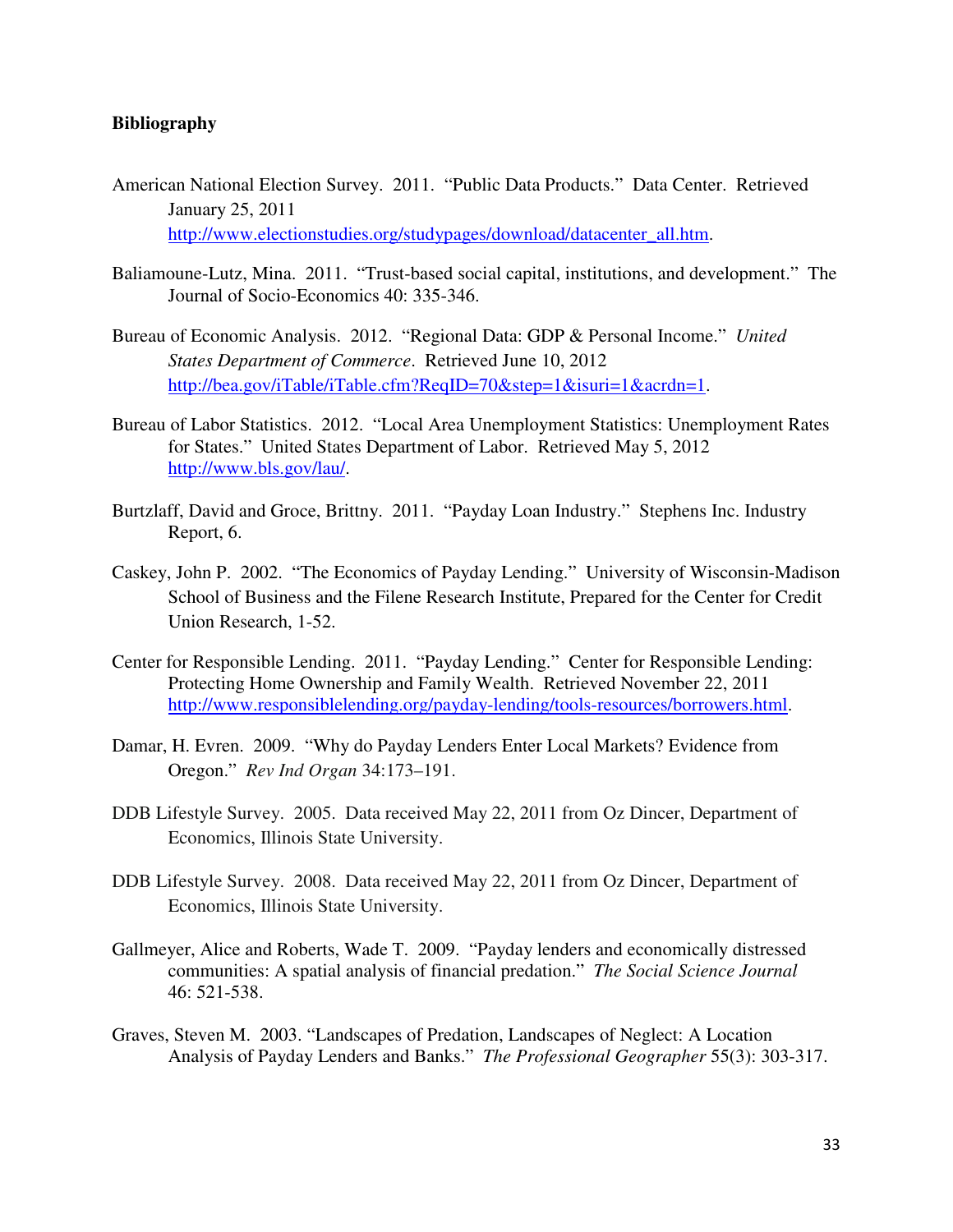- Kalmarzi, Hanieh Sedaghat; Nademi, Younes; Zare, Ebrahim; and Shourkand, Hossein Dehghan. 2011. "Trust, Freedom, Governance and Social Capital; a Cross Section Analysis." *Australian Journal of Basic and Applied Sciences* 5(9): 1928-1932.
- King, Uriah; Parrish, Leslie and Tanik, Ozlem. 2006. "Financial Quicksand: Payday lending sinks borrowers in debt with \$4.2 billion in predatory fees every year." *Center for Responsible Lending* 1-28.
- Lawford, John. 2003. "Pragmatic Solutions to Payday Lending: Regulating Fringe Lending and "Alternative" Banking." *The Public Interest Advocacy Centre* ISBN 1-895-060-61-1: 1- 63.
- Martin, Nathalie. 2010. "1,000% Interest Good While Supplies Last: A Study of Payday Loan Practices and Solutions." *Arizona Law Review* 52: 563-622.
- Morse, Adair. 2011. "Payday lenders: Heroes or villains?" *Journal of Financial Economics* 102: 28-44.
- National Center for Education Statistics. 2012. "Common Core of Data Build a Table." *Institute of Education Sciences*. Retrieved July 10, 2012 http://nces.ed.gov/ccd/bat/output.asp.
- Parrish, Leslie and King, Uriah. 2009. "Phantom Demand: Short-term due date generates need for repeat payday loans, accounting for 76% of total volume." *Center for Responsible Lending* 1-36.
- Putnam, Robert D. 2012. "Bowling Alone: The Collapse and Revival of American Community." Retrieved May 1, 2012 http://bowlingalone.com/?page\_id=8.
- Stein, Eric. 2001. "Quantifying the Economic Cost of Predatory Lending." *Coalition for Responsible Lending* 1-19.
- Uslaner, Eric M. 2009. "Trust and the Economic Crisis of 2008." Department of Government and Politics, University of Maryland – College Park. Prepared for the Ruffin Summit on Public Trust in Business, University of Virginia, 1-29.
- Uslaner, Eric M. 2001. "Trust as a Moral Value*."* Department of Government and Politics, University of Maryland – College Park. Prepared for the Conference, "Social Capital: Interdisciplinary Perspectives," University of Exeter, United Kingdom, 1-38.
- United States Census Bureau. 2008. "Small Area Income and Poverty Estimates: Estimates for the United States, 2005." Retrieved June 5, 2012 http://www.census.gov/cgi bin/saipe/national.cgi?year=2005&ascii=.